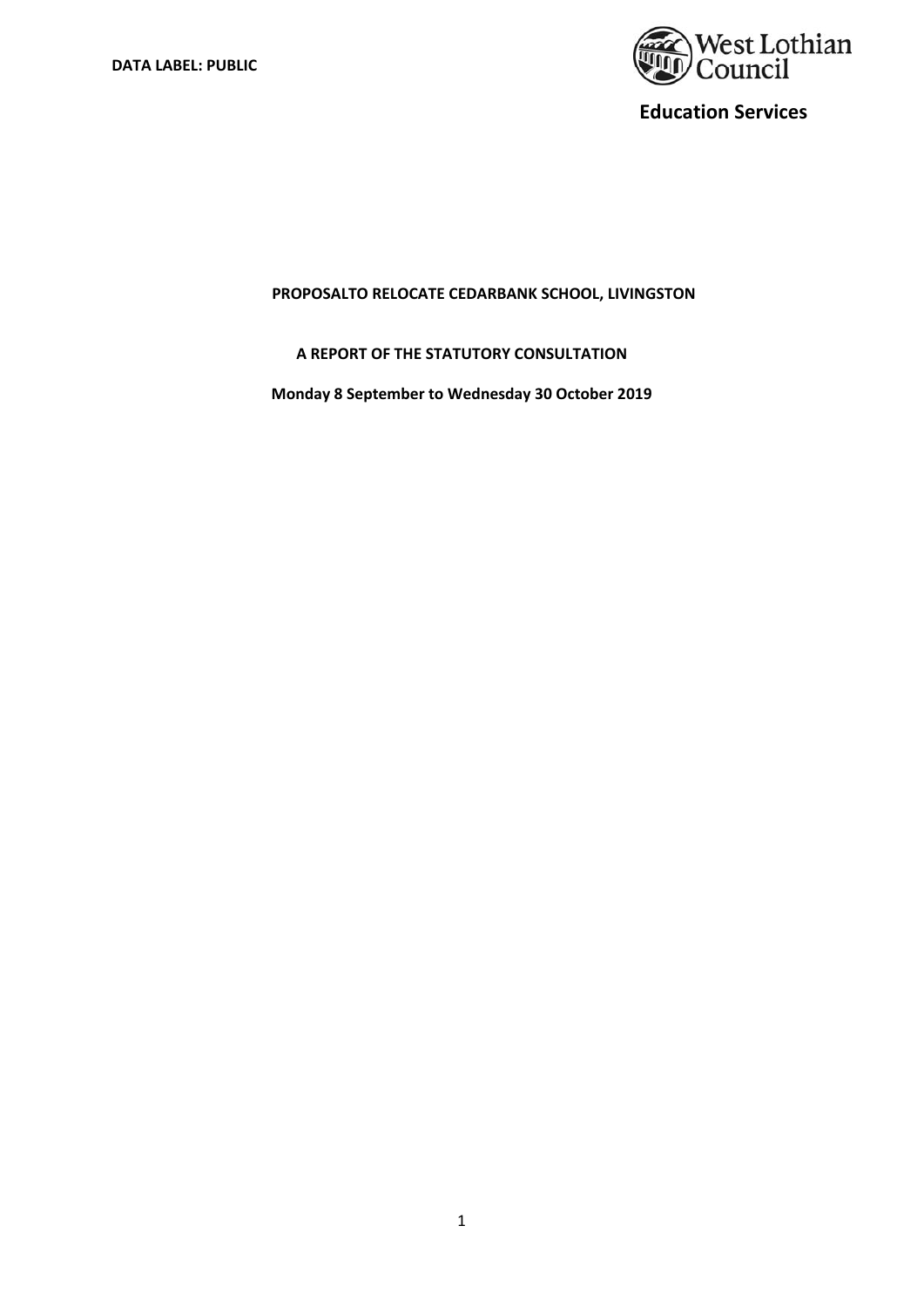**DATA LABEL: PUBLIC** 



# **Education Services**

## **CONTENTS**

| 1.                | <b>INTRODUCTION</b>                                         | Page                |
|-------------------|-------------------------------------------------------------|---------------------|
|                   | 1.1 Purpose of Report                                       | 3                   |
|                   | 1.2 Summary of Proposal                                     | $\overline{3}$      |
|                   | 1.3 Background<br>1.4 Timeline                              | 3<br>$\overline{4}$ |
|                   | 1.5 Consultees                                              | 5                   |
|                   | 1.6 Consultation Process                                    | 6                   |
| 2.                | <b>CONSULTEE RESPONSES TO PROPOSAL</b>                      |                     |
|                   | 2.1 Responses Received                                      | 7                   |
|                   | 2.1.1 School Pupil Council Responses                        | $\overline{7}$      |
|                   | 2.1.2 Community Council Responses                           | 10                  |
|                   | 2.1.3 Email Responses                                       | 11                  |
| 3.                | <b>NOTE OF PUBLIC MEETINGS</b>                              |                     |
|                   | 3.1 Cedarbank School Wednesday 18 September 2019            | 18                  |
|                   | 3.2 The James Young High School Wednesday 26 September 2019 | 24                  |
| 4.                | <b>EDUCATION SCOTLAND REPORT</b>                            | 30                  |
| <b>Appendix A</b> | Letter to Consultees                                        | 31                  |
| <b>Appendix B</b> | <b>Consultation Document</b>                                |                     |
| <b>Appendix C</b> | Report by Education Scotland                                |                     |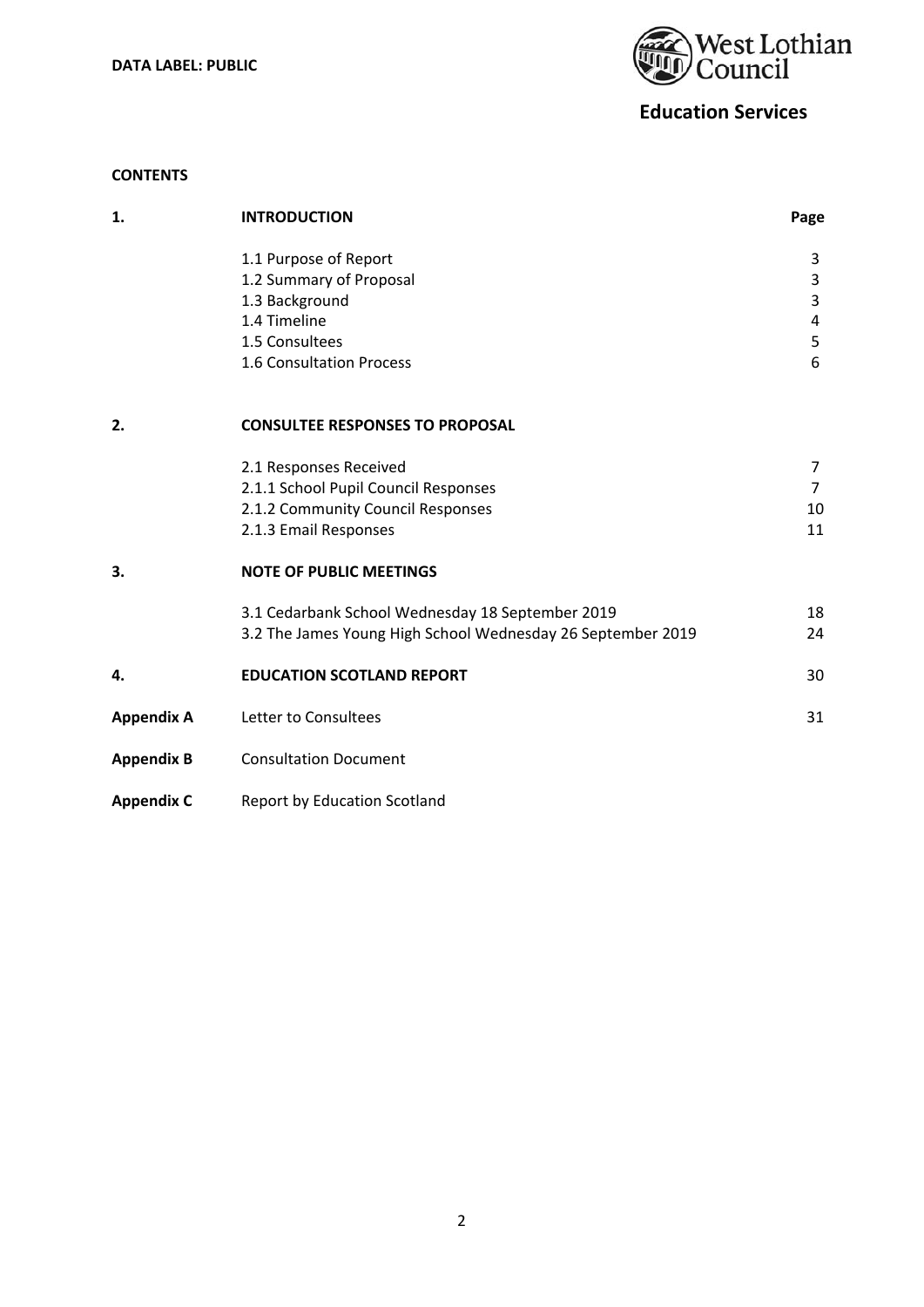

#### **1. INTRODUCTION**

#### **1.1 PURPOSE OF THE REPORT**

The purpose of this report is to give information on**:** 

- West Lothian Council's proposal to relocate Cedarbank School, Livingston as part of the Council's continuing commitment to ensure equitable, quality and sustainable provision for pupils with additional support needs.
- the Consultation Process
- Consultee Responses
- Notes of Public Meeting

#### **1.2 SUMMARY OF PROPOSAL**

West Lothian Council, Education Services proposes to relocate Cedarbank School, Livingston.

It is proposed that S1‐S6 education for pupils with a range of additional support needs related to learning difficulties and social communication needs will be delivered by means of a separate all‐ purpose provision within the estate of The James Young High School in Livingston.

Both Cedarbank School and The James Young High School will maintain their identity and operate as defined individual schools.

#### **1.3 BACKGROUND**

West Lothian Council undertook public consultation regarding Additional Support Needs provision during 2013 to 2015. Extensive consultation with stakeholders took place and contributions provided valuable feedback on the requirements for future provision.

It was acknowledged at that time, the Council's commitment to undertake the necessary consultation process on the delivery of secondary education for pupils with a range of additional support needs related to learning difficulties and social communication needs.

Subsequent investigations were initiated by West Lothian Council Education Services into reviewing the condition, suitability and capacities at existing ASN schools, establishing feasible modification and relocation options.

The outcome of these investigations was the recognition that there was a need to consider options for relocation of Cedarbank School related to (i) existing property asset performance and (ii) the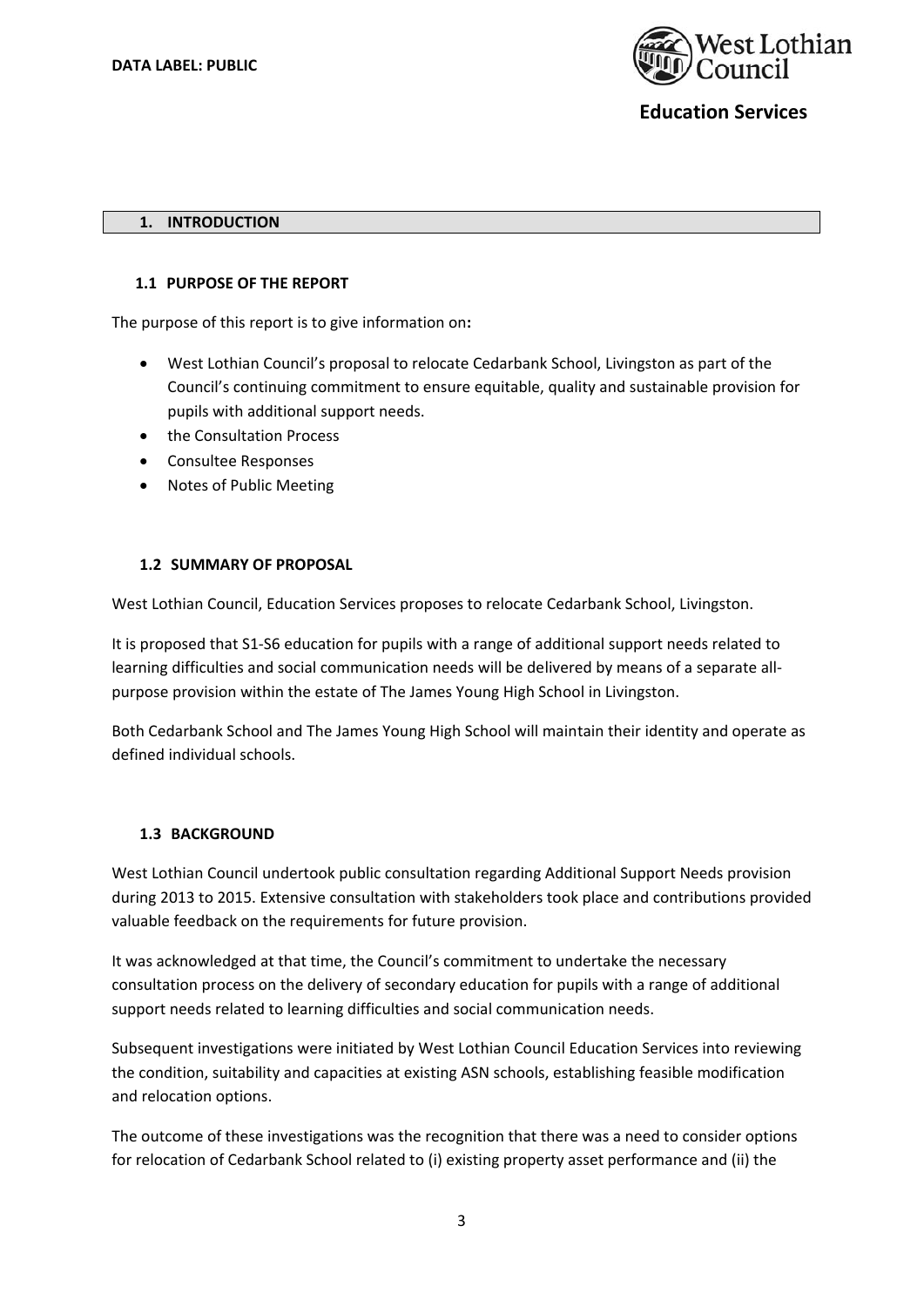

delivery of a single S1‐S6 education establishment for the children and young people attending Cedarbank School.

#### **1.4 TIMELINE**

The following timeline was established and incorporates the organisation of a public meeting, Education Scotland involvement, the preparation and publication of the report on the outcomes of the consultation and subsequent submission to West Lothian Council Education Executive for its decision in January 2020.

| Date                  | Event                                  | <b>Description</b>                   |
|-----------------------|----------------------------------------|--------------------------------------|
| January 2019          | <b>Education Executive Meeting</b>     | Meeting to discuss proposal          |
|                       |                                        | and agree continuation to Pre        |
|                       |                                        | Consultation phase                   |
| January/February 2019 | <b>Pre Consultation</b>                | Gather and share information         |
|                       |                                        | in advance of Statutory              |
|                       |                                        | Consultation                         |
| 23 April 2019         | <b>Education Executive Meeting</b>     | Meeting to review proposal           |
|                       |                                        | and Consultations Document           |
|                       |                                        | and agree commencement of            |
|                       |                                        | <b>Statutory Consultation phase.</b> |
| 9 September 2019      | <b>Start of Statutory Consultation</b> | Beginning of formal public           |
|                       |                                        | consultation (min 6 continuous       |
|                       |                                        | weeks consultation period            |
|                       |                                        | including min of 30 school           |
|                       |                                        | days)                                |
| September 2019        | <b>Public Meetings</b>                 | <b>Public Meetings to discuss</b>    |
|                       |                                        | proposal                             |
| 30 October 2019       | <b>End of Consultation</b>             | <b>End of Public Consultation</b>    |
| November 2019         | Submit report to Education             | West Lothian Council Education       |
|                       | Scotland                               | Services relays report on            |
|                       |                                        | proposal and consultation            |
|                       |                                        | findings to Education Scotland       |
| Mid December 2019     | Offer Education Scotland at            | Upon receipt of response from        |
|                       | least 5 days' notice prior to          | <b>Education Scotland and on</b>     |
|                       | publishing Final Consultation          | consideration of previous            |
|                       | Report                                 | consultation period                  |
|                       |                                        | representations, Authority will      |
|                       |                                        | prepare and publish Final            |
|                       |                                        | <b>Consultation Report</b>           |
| 20 December 2019      | <b>Publication of Final</b>            | A minimum of three weeks             |
|                       | <b>Consultation Report</b>             | after publication of Final           |
|                       |                                        | <b>Consultation Report Authority</b> |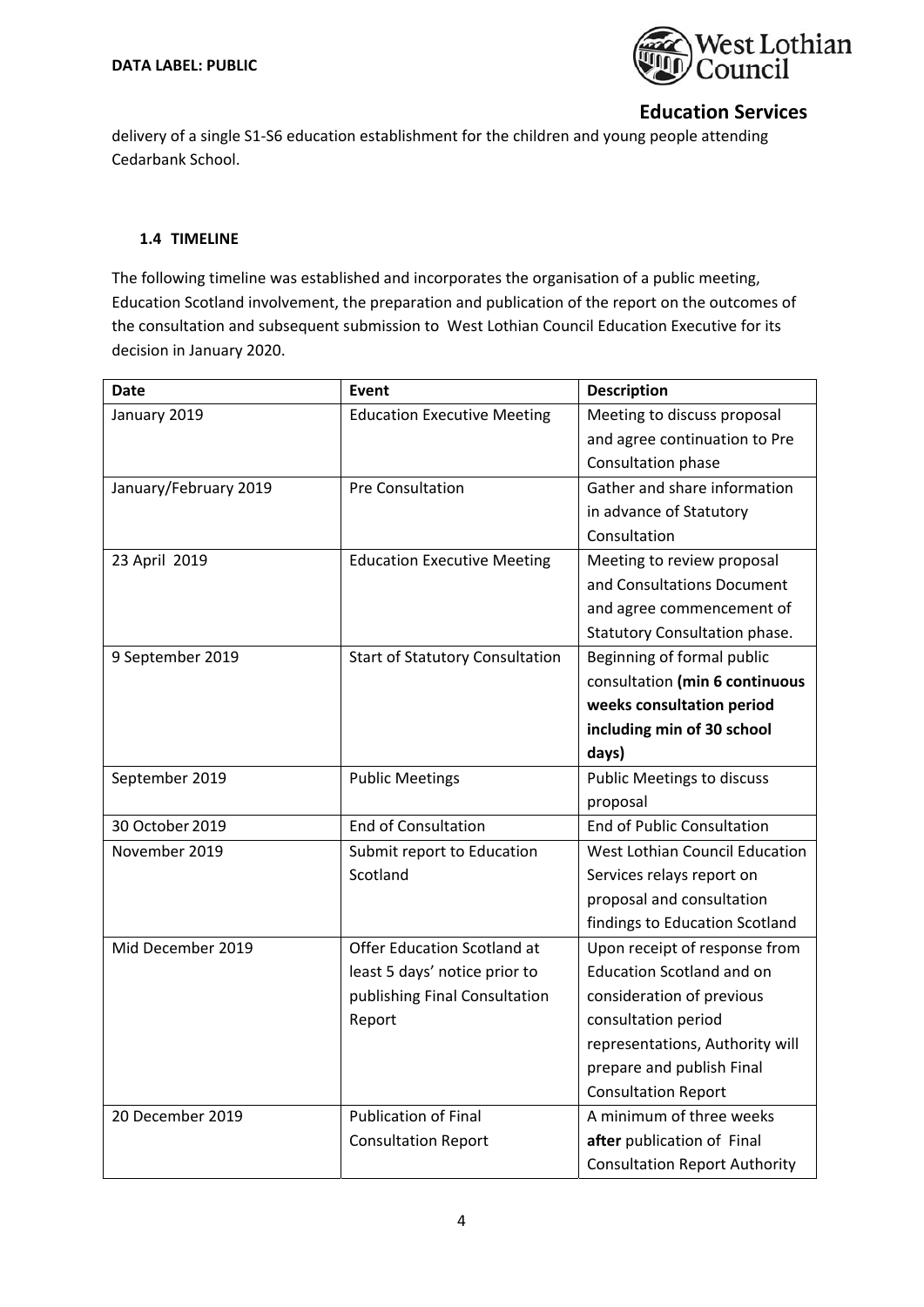

|                 |                                    | will make final decision |
|-----------------|------------------------------------|--------------------------|
| 21 January 2020 | <b>Education Executive Meeting</b> | Decision made            |

## **1.5 CONSULTEES**

In terms of the Schools (Consultation) (Scotland) Act 2010, any proposal to make amendments to the school estate in this case, relocation of a school, requires a formal consultation.

The Schools (Consultation) (Scotland) Act 2010, as amended by the Children and Young People (Scotland) Act 2014, sets out the statutory consultation requirements.

The statutory consultees for a proposal to relocate an education establishment are prescribed as follows:

- $\bullet$  the Parent Council or Combined Parent Council of any affected school<sup>1</sup>
- the parents of the pupils at any affected school
- the parents of any children expected by the education authority to attend any affected school within two years of the date of publication of the proposal paper
- the pupils at any affected school (in so far as the education authority considers them to be of a suitable age and maturity)
- the staff (teaching and other) at any affected school
- any trade union which appears to the education authority to be representative of the persons mentioned in bullet point above
- the community council (if any)

- the Community Planning Partnership (within the meaning of section 4(5) of the Community Empowerment (Scotland) Act 2015 for the area of the local authority in which affected school is situated.
- any other community planning partnerships considered relevant by the Authority.
- any other education authority that the education authority considers relevant
- any other users of any affected school that the education authority considers relevant
- in relation to any relevant proposal which affects a denominational school, the Church,

<sup>1</sup> *any affected school - all schools within West Lothian are viewed as potential associated schools to any of the ASN establishments within the Authority therefore all nursery, primary and secondary schools distributed notification of the Education Service proposal – see* **Appendix A – Letter to Consultees** *- this letter being distributed via hard copy letter and/or school management software package Groupcall Messenger*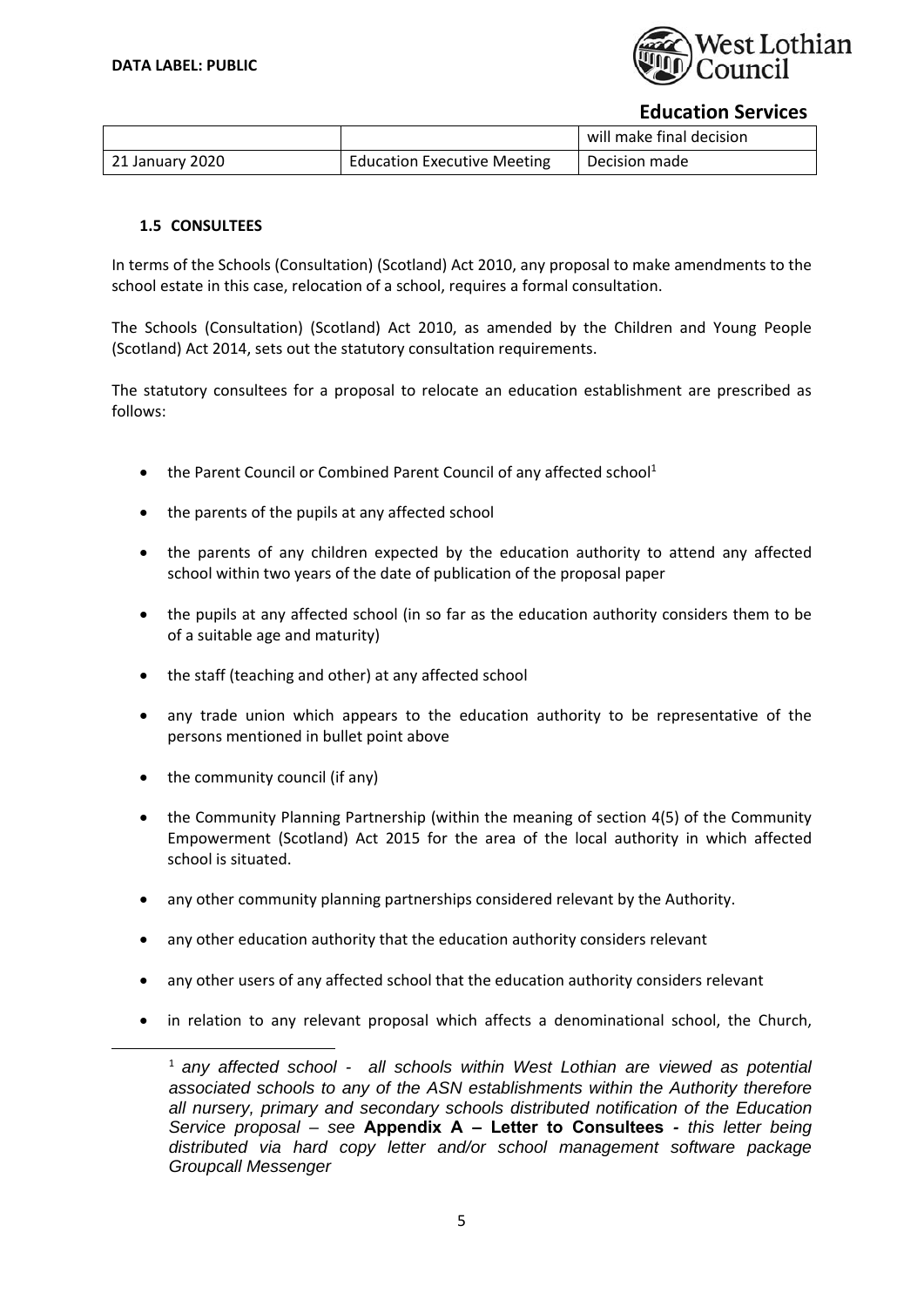

Denominational Body or Scottish Hierarchy of the Roman Catholic Church

### **1.6 CONSULTATION PROCESS**

The consultation period incorporated a period of 30 school days (excluding any school holiday) from Monday 9 September 2019 until Wednesday 30 October 2019. This timescale adheres to the statutory consultation period for such circumstances which is a minimum of 6 consecutive weeks and include at least 30 school days.

To communicate, the Education Service proposal information was delivered through the undernoted media avenues:

- West Lothian Council Website https://www.westlothian.gov.uk/cedarbank-relocationconsultation
- West Lothian Council digital media products
- Local Press
- Available in hard copy via central locations within West Lothian
- Hard copy available for postal distribution on request

In order to ensure all parties had the same opportunity to access the consultation information, facilities were put in place to communicate the proposal in a manner best suited to the needs of the individual. To this regard, the Consultation Document was made available through the following means as and when requested:

- **•** Translation Services
- Provision for deaf and hearing impaired, blind and visually impaired

A copy of the Consultation Document is attached as Appendix B.

Public meetings were conducted at Cedarbank School, Livingston, on Wednesday 18 September 2019 and at The James Young High School on Thursday 26 September 2019. Council officers outlined the key elements of the proposed relocation of Cedarbank School and answered question from meeting attendees. Comprehensive minutes of the public meetings are detailed in Section 3 of this report.

During the consultation period views on the proposal were welcomed in writing to the address given below:

Melanie Laurie, Education Services, Civic Centre, Howden Road South, EH54 6FF

Responses by e-mail were directed to Education.Consultation@westlothian.gov.uk

All interested parties were invited to submit their comments by close of business Wednesday 30 October 2019.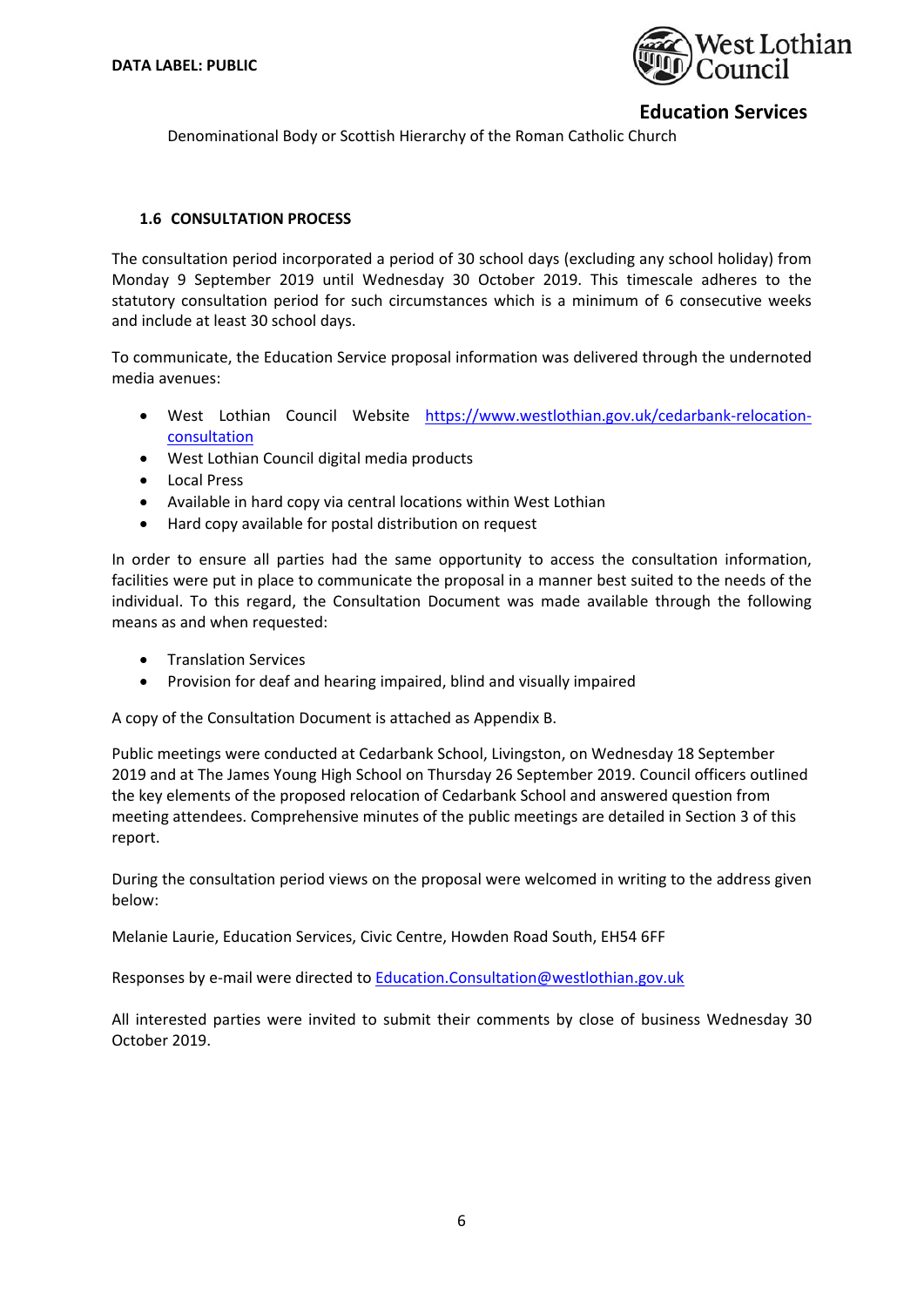

#### **2. CONSULTEE RESPONSES TO PROPOSAL**

West Lothian Council Education Services noted comments made through a variety of means however only those official representations submitted in the terms of the **Consultation Document SECTION 5: Consultation Process and How To Have Your Say (Appendix B)** have been recorded for reporting purposes.

No hard copy written representations were received during the consultation period. All responses from consultees were received either in electronic format (email) or by oral representation at the statutory public meetings.

## **2.1 RESPONSES RECEIVED**

- **2.1.1 School Pupil Council Responses (email):** 
	- **(i) Armadale Primary School Pupil Council:**





 Armadale Primary School High Academy Street Armadale West Lothian EH48 3JD 01501 730282

**Minutes Pupil Council Friday 13th September 11:30am Consultation – Location of Cedarbank School, Livingston** 

**Acting DHT – Meeting opened and reason for meeting explained** 

# **2:1 The Proposal**

All children happy that the school will be linked to The James Young High School and that they will have a separate entrance to maintain their identity.

**Xxx –** expressed a view that the pupils will feel a sense of belonging but have their own space.

#### **2:2 Background**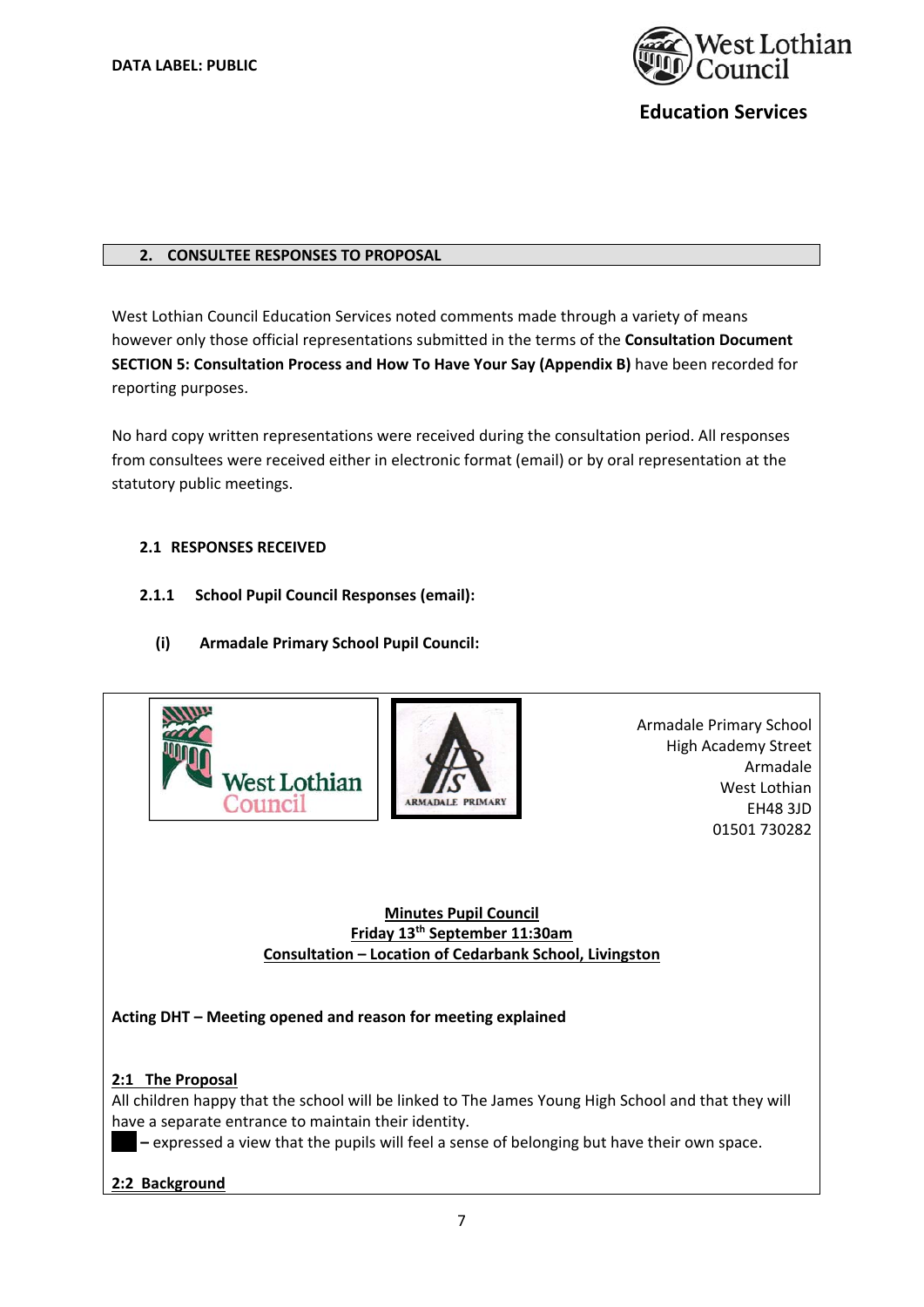

#### No comments

#### **2:3 Site Location**

All happy with the location and the accommodation provided

- asked about a gym hall
- $-$  explained that the GP and multi-purpose hall could be used for gym

#### **2:4 Admission Criteria**

No comments

#### **2:5 School Catchment Area**

No comments

#### **2:6 Non‐Denominational Education Provisions**

All happy the school would be open to every denomination

#### **2:7 Pre‐consultation exercise**

No comments

#### **2:8 The James Young High School**

No comments

All areas of the Educational Benefit Statement read to the children and all were happy with the provision that is being made for the pupils of Cedarbank.

All of the members of Armadale Primary Pupil Council are happy with the proposal and think it is a good idea for them to move to The James Young High School.

Meeting closed at 12:10

#### **(ii) Livingston Village Primary School Pupil Council:**

| indeton<br>್ಯೊ<br><b>PARADOR</b>                                  | <b>Pupil Council</b><br>Agenda/minutes of meeting held on 01/10/19                                                                                                                                                                                                             |                                                                          |
|-------------------------------------------------------------------|--------------------------------------------------------------------------------------------------------------------------------------------------------------------------------------------------------------------------------------------------------------------------------|--------------------------------------------------------------------------|
| Agenda                                                            | Ideas/Decision                                                                                                                                                                                                                                                                 | Action                                                                   |
| Consultation<br>regarding<br>relocation of<br>Cedarbank<br>School | explained why WL Council are proposing to<br>٠<br>relocate Cedarbank School and the discussion raised the<br>following points:-<br>It would be good to have all the children together<br>$\overline{\phantom{a}}$<br>because it must be difficult to have a school identity if | will<br>provide this<br>feedback to<br>and forward our<br>thoughts on to |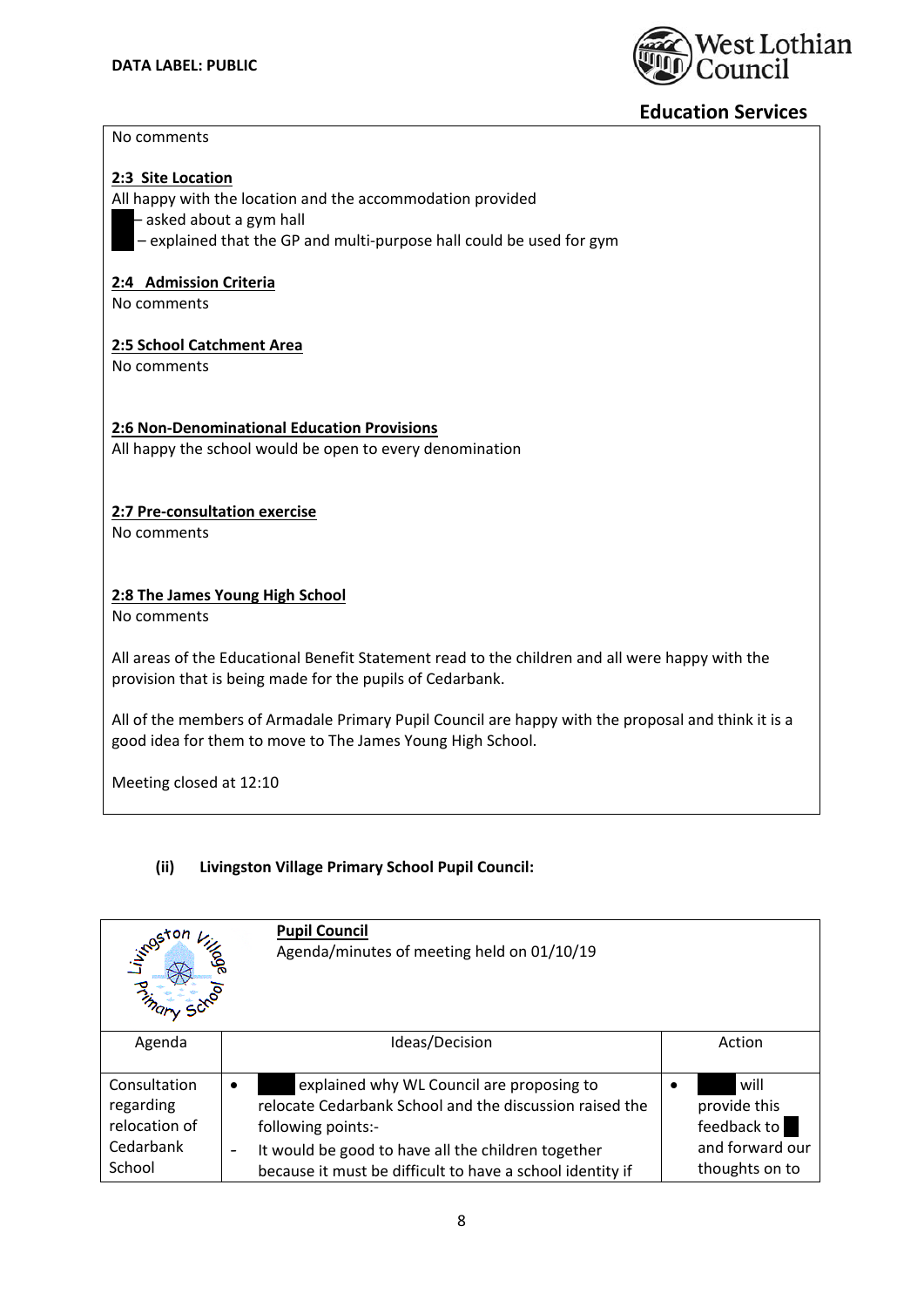

Our learning Our community Our future

| they are at different campuses.<br>Melanie Laurie<br>at the Council.<br>It's not fair they're in different places, they might get<br>scared and it might be harder for them to learn.<br>If they were all together they would have more friends.<br>They would need their own separate area within the<br>school, including a space for a safe playground.<br>The older kids might make fun of them.<br>Perhaps they could have a buddy system if it was<br>relocated to James Young and children from JYHS could<br>offer to support the children from Cedarbank.<br>We discussed all the different people who have been<br>consulted as part of this relocation process. Some of our<br>class reps were wondering if the children who attend<br>Cedarbank have been consulted? |  |  |
|----------------------------------------------------------------------------------------------------------------------------------------------------------------------------------------------------------------------------------------------------------------------------------------------------------------------------------------------------------------------------------------------------------------------------------------------------------------------------------------------------------------------------------------------------------------------------------------------------------------------------------------------------------------------------------------------------------------------------------------------------------------------------------|--|--|
|                                                                                                                                                                                                                                                                                                                                                                                                                                                                                                                                                                                                                                                                                                                                                                                  |  |  |
|                                                                                                                                                                                                                                                                                                                                                                                                                                                                                                                                                                                                                                                                                                                                                                                  |  |  |
|                                                                                                                                                                                                                                                                                                                                                                                                                                                                                                                                                                                                                                                                                                                                                                                  |  |  |
|                                                                                                                                                                                                                                                                                                                                                                                                                                                                                                                                                                                                                                                                                                                                                                                  |  |  |
|                                                                                                                                                                                                                                                                                                                                                                                                                                                                                                                                                                                                                                                                                                                                                                                  |  |  |
|                                                                                                                                                                                                                                                                                                                                                                                                                                                                                                                                                                                                                                                                                                                                                                                  |  |  |
|                                                                                                                                                                                                                                                                                                                                                                                                                                                                                                                                                                                                                                                                                                                                                                                  |  |  |
|                                                                                                                                                                                                                                                                                                                                                                                                                                                                                                                                                                                                                                                                                                                                                                                  |  |  |

# **(iii) The James Young High School Pupils' Perspective Meeting:**

# **CEDARBANK PUPIL CONSULTATION**

MEETING WITH THE PUPILS' PERSPECTIVE 10 SEPTEMBER 2019

Below is a summary of the key points raised by our 60+ strong Pupils' Perspective group:

# **Potential Benefits**

- Would there be potential for us to share facilities that would benefit both groups of pupils?
- Pupils in senior school could benefit from carrying out their work placements in a school in particular pupils who wish to go into teaching or any caring role
- Could our Sports Leader class work closely with this local school to organise sporting events – reducing the transport costs
- Would there be the opportunity for JYHS to have a 'mini makeover' or some upgrades as a result of the work on site
- Some pupils said they felt we had a moral obligation to allow the school to be built

#### **Queries**

- Pupils were concerned about both sets of teachers/parents using the same access road. However this has now been addressed post our Pupils' Perspective meeting; a new access road is proposed for Cedarbank School.
- Pupils were concerned the new building may remove some of our sports facilities; again we were able to reassure the group that this would not be the case due to the position of the proposed school
- Pupils also raised the issue of noise as a result of building work and how it might impact on their learning and local residents.

# **2.1.2 Community Council Responses (email):**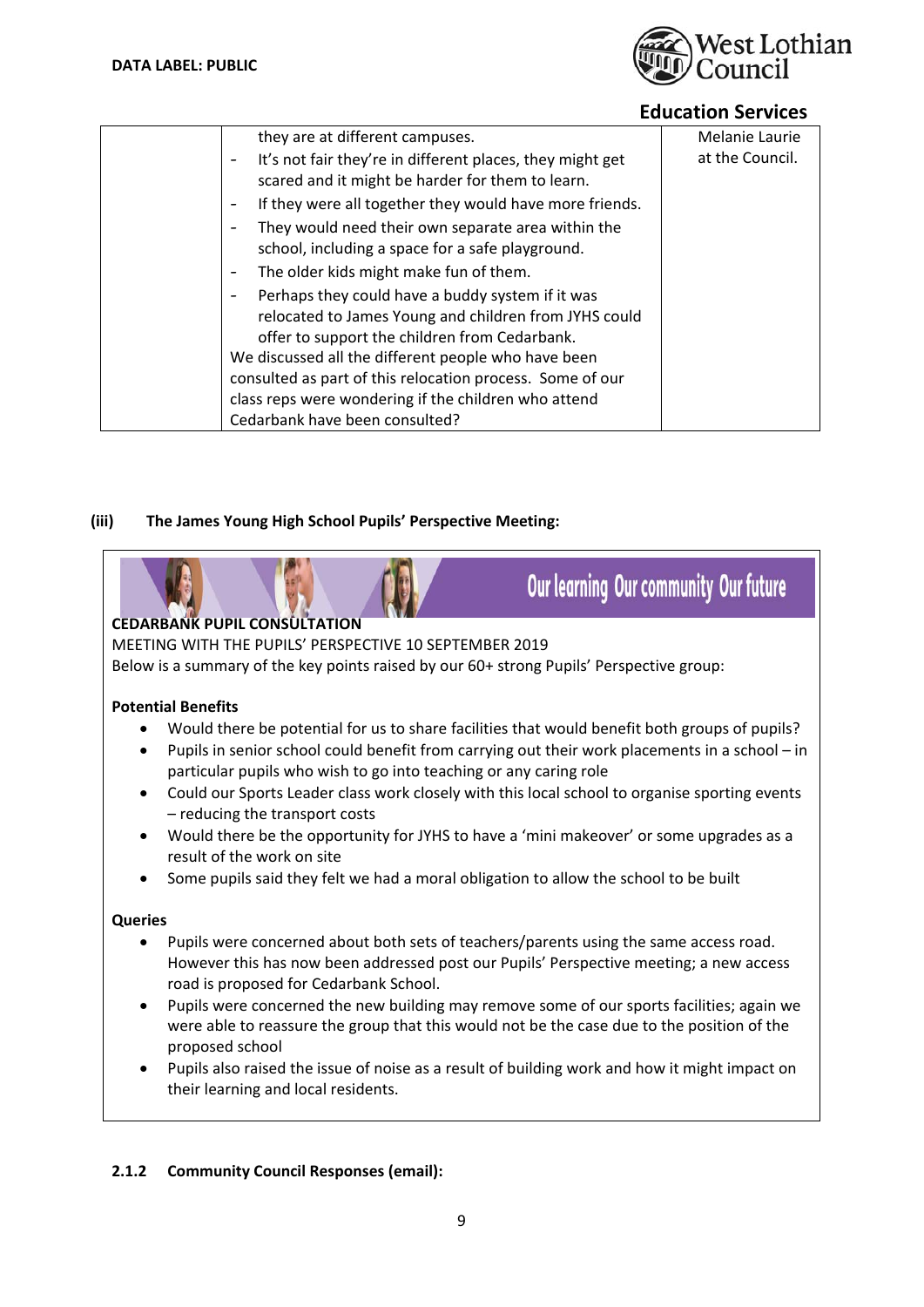

# **(i) Livingston Village Community Council:**

|                                                | Livingston Village Community Council                                                                      |
|------------------------------------------------|-----------------------------------------------------------------------------------------------------------|
| Chair:                                         | Planning Secretary:                                                                                       |
| West Lothian Council                           |                                                                                                           |
| <b>Education Services</b>                      | c/o                                                                                                       |
| Civic Centre                                   |                                                                                                           |
| Livingston                                     |                                                                                                           |
| <b>EH54 6FF</b>                                |                                                                                                           |
| 17th October 2019                              |                                                                                                           |
| For the attention of Melanie Laurie            |                                                                                                           |
|                                                | <b>Consultation on Relocation of Cedarbank School</b>                                                     |
|                                                | Further to your message dated 9 <sup>th</sup> September 2019 I submit this letter on behalf of Livingston |
|                                                | Village Community Council with the following comments on the above proposal.                              |
|                                                | We will follow the document format section by section as given.                                           |
|                                                | Section 1 Purpose of Document. No comments to add, we support this section                                |
| <b>Section 2 The Proposal.</b>                 |                                                                                                           |
|                                                | For paragraphs 2.2 Background, 2.4 Admission Criteria, 2.5 Catchment Area, 2.6 Non-                       |
|                                                | denominational provisions, 2.7 Pre-consultation - We have no comments to add and support                  |
| the content of these paragraphs.               |                                                                                                           |
|                                                | Para 2.1 Relocation. We consider it important that Cedarbank School will remain a defined,                |
|                                                | distinct school separately entranced and operated from The James Young High School. We                    |
|                                                | think it makes good sense to amalgamate the 3 current teaching locations into a single school.            |
|                                                | Para 2.3 Site Location. No comment to add to the selection process.                                       |
|                                                | It would have been informative and valuable to readers if a site plan had been included as an             |
|                                                | appendix. Even in draft provisional form to indicate the Cedarbank footprint on the JYHS                  |
| estate.                                        |                                                                                                           |
|                                                | Provision date of August 2022 is noted. We trust that all process between concept and                     |
|                                                | completion run smoothly in a timeous fashion to ensure this date without the usual project                |
| slippages that seem all too common these days. |                                                                                                           |
|                                                | We would like to see no need for decanting the JYHS pupils. With effective design and efficient           |
|                                                | project management this can be achieved. We all accept that parts of the JYHS estate will                 |
|                                                | become a building site and that safe segregation of building works and vehicle movements                  |
|                                                | must be of paramount importance to the project manager on site.                                           |
|                                                | 2.8 re JYHS. We wholeheartedly support the theme here that the addition of Cedarbank School               |
|                                                | will not have any impact on the pupils, parent, carers and staff nor on the management of the             |
| high school.                                   |                                                                                                           |
|                                                |                                                                                                           |
| <b>Section 3 Education Benefit Statement.</b>  |                                                                                                           |
|                                                | For paragraphs 3.3 Transport, 3.5 School Management, 3.7 Accommodation, 3.8 Outdoor                       |
|                                                | learning, 3.10 Community links, 3.12 Benefits for school users - We have no comments to add               |
| and support the content of these paragraphs.   |                                                                                                           |
|                                                | 3.1 Curriculum. We trust all good aspects of teaching etc in the old locations can be embodied            |
|                                                | in the new building. The aims and objectives in this paragraph sound excellent - let's hope they          |
| will be so in reality.                         |                                                                                                           |
|                                                | 3.2 Transition. For the Cedarbank pupils this could be a traumatic time. You have recognised              |
|                                                | the possible anxieties so support needs can be planned and implemented.                                   |
|                                                | 3.4 Mainstream links. To some extent these must already exist at Deans Community High                     |
|                                                | School and Armadale Academy. Thus lessons learnt there can be of value to the new location.               |
|                                                |                                                                                                           |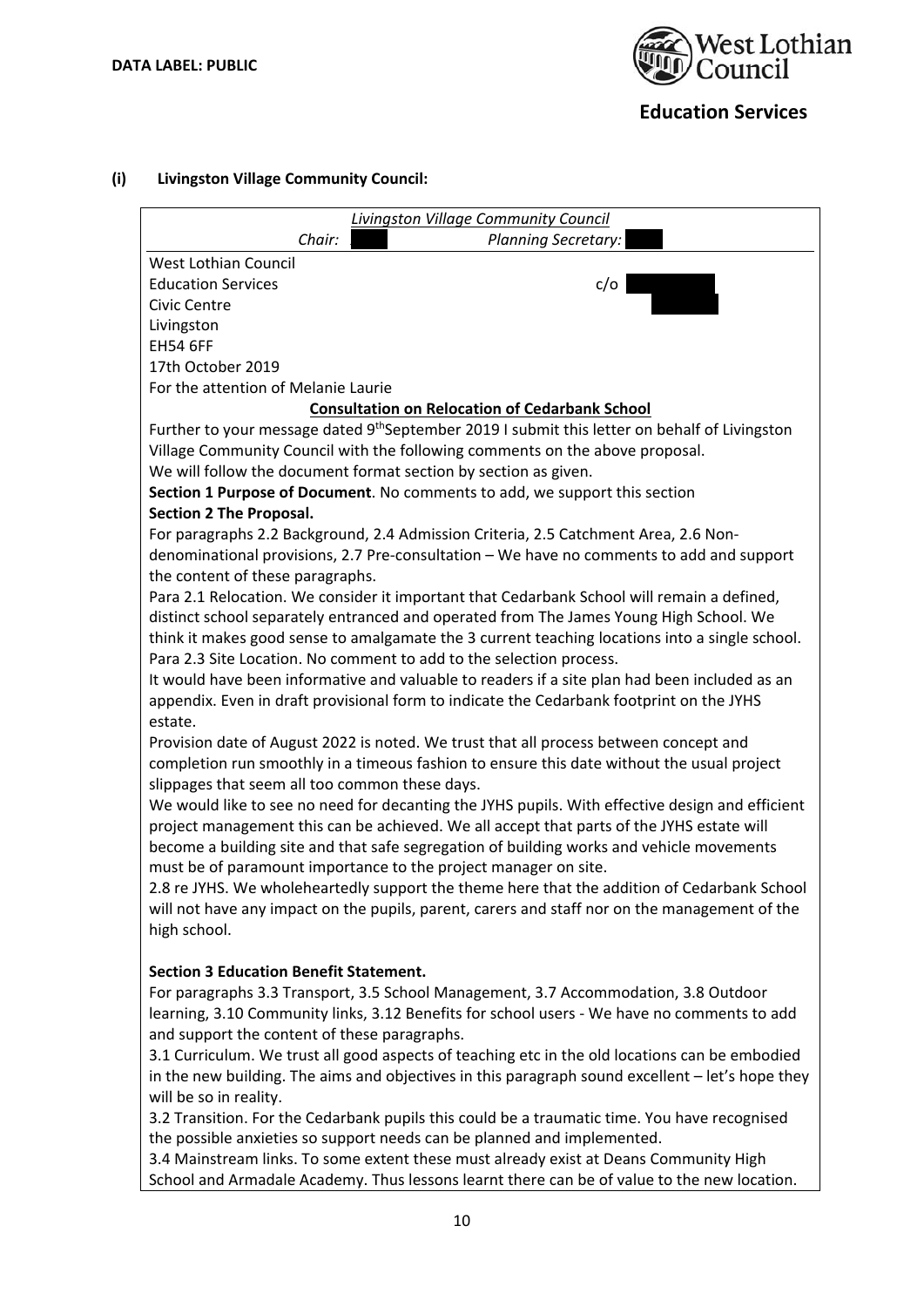

3.6 Staff Teams. One assumes staff at the existing Cedarbank school will transfer in toto. Will the transfer of staff from Deans and Armadale leave gaps in the staff complement or skills? 3.9 Recreational areas. We note the sharing proposal with JYHS – does this not jarr with the principles outlines in paragraph 2.8. If adopted then any sharing will require careful supervision 3.11 Mentoring and Bullying. The risk of bullying must be a grave concern. Within the premises staff can apply some degree of control but outside it needs some more thinking. Is it worth considering a stagger to starting and finishing time to reduce exposure?

**Section 4 Integrated impact Assessment.** No comments to add, we support this section **Section 5 Consultation Process** No comments to add, we support this section. Just a reminder of one of the statements that we at Livingston Village Community Council expect to receive a copy of the Final Consultation Report 

We hope our remarks are constructive to your final review of the Proposal to Relocate. Yours Faithfully

 $X \times X$ Chair

Livingston Village Community Council

#### **2.1.3 Email Responses**

There were 12 individual electronic responses received.

As part of the consultation process and in order to ensure a rigorous and thorough examination of the responses received, Council officers read every response. Officers ensured that the views and opinions of respondents were given due consideration and that acknowledgments were offered to each of the consultee submissions received.

For the purpose of this report respondent comments are anonymised where appropriate.

| Respondent          | Comment                                                                                                                                                                                                                                                                                                                                                                                                                                                                                                                                                                           |
|---------------------|-----------------------------------------------------------------------------------------------------------------------------------------------------------------------------------------------------------------------------------------------------------------------------------------------------------------------------------------------------------------------------------------------------------------------------------------------------------------------------------------------------------------------------------------------------------------------------------|
| Group               |                                                                                                                                                                                                                                                                                                                                                                                                                                                                                                                                                                                   |
| <b>Staff Member</b> | Having read through your proposals I have some concerns about the access road<br>and parking for the new school. At present there is a backlog of parents trying to<br>drop off pupils in the carpark at the beginning and end of the day which will only<br>be exacerbated with the new provision being in place.                                                                                                                                                                                                                                                                |
|                     | Currently there is no turning circle outside the school grounds so parents enter the<br>school though the bottleneck at the school gate. I would propose that an additional<br>access road with turning circle would be required. This is in place at both Deans<br>Community High School and Inveralmond . Both are outwith the school grounds<br>and discourage pupils from being dropped off in the carpark. This is particularly a<br>problem during Ice and Snow where the incline on the hill means cars get easily<br>stuck. Maybe this needs to be addressed at planning. |
|                     | There is also the issue of staff parking if the new school is to just use the existing<br>facilities. This would mean that there are a considerable number of extra staff<br>requiring additional parking. I do hope this has been factored into the scheme.                                                                                                                                                                                                                                                                                                                      |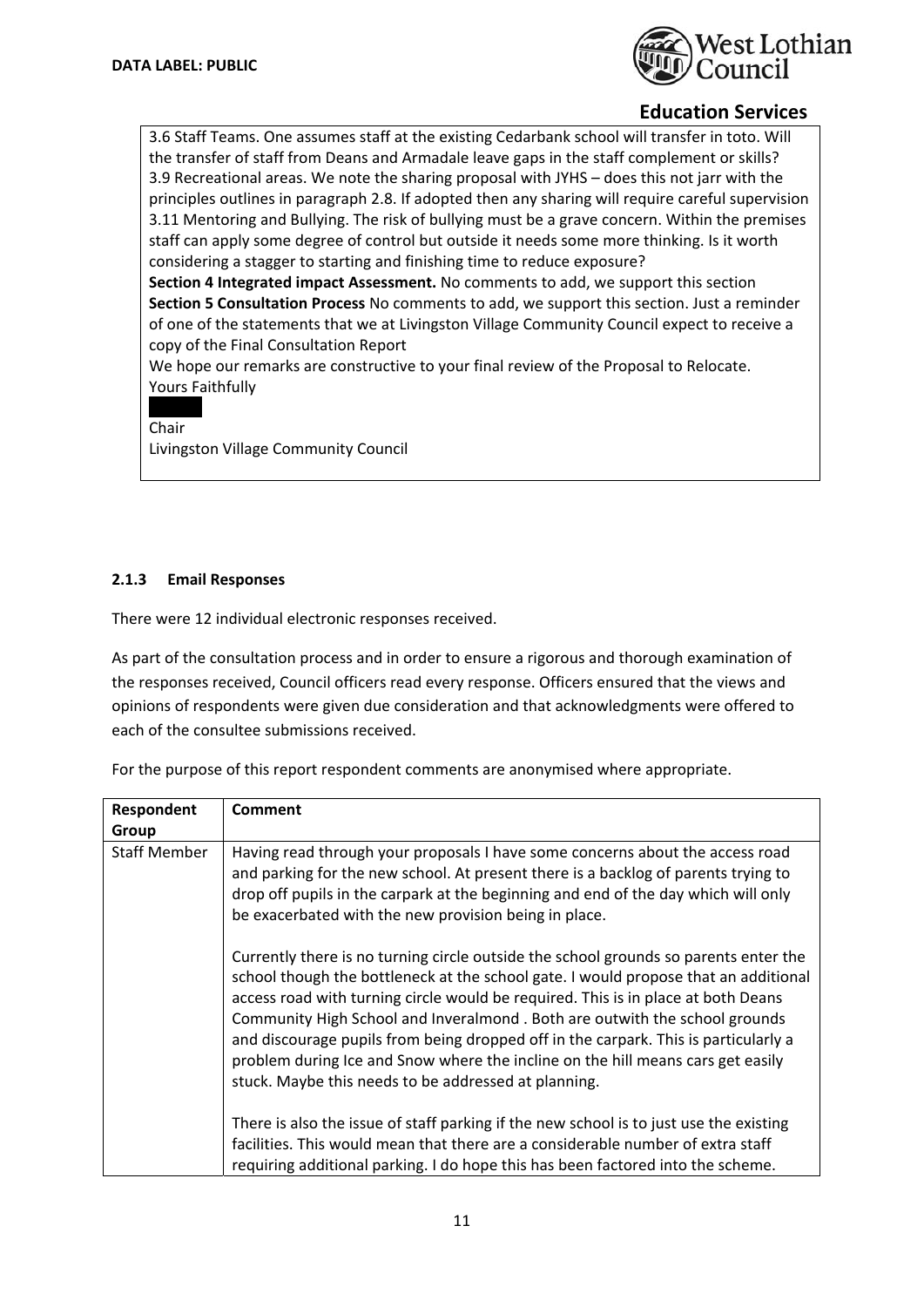$\overline{\phantom{a}}$ 



| <b>Staff Member</b> | Positives:                                                                                                                                                                                                                                                                                                                                                              |  |  |
|---------------------|-------------------------------------------------------------------------------------------------------------------------------------------------------------------------------------------------------------------------------------------------------------------------------------------------------------------------------------------------------------------------|--|--|
|                     | Specific access road for the new school is a positive addition                                                                                                                                                                                                                                                                                                          |  |  |
|                     | Outside spaces well considered in light of National guidance and the<br>$\bullet$                                                                                                                                                                                                                                                                                       |  |  |
|                     | current use of outside space by the school                                                                                                                                                                                                                                                                                                                              |  |  |
|                     | Consideration seems to have been given to maximum light into the school.<br>$\bullet$                                                                                                                                                                                                                                                                                   |  |  |
|                     | There has been consideration been given ensuring that practical classes are<br>$\bullet$<br>bigger - this is very welcome.                                                                                                                                                                                                                                              |  |  |
|                     |                                                                                                                                                                                                                                                                                                                                                                         |  |  |
|                     | However please reconsider:                                                                                                                                                                                                                                                                                                                                              |  |  |
|                     | Ensure that all office spaces have windows with natural light and a view                                                                                                                                                                                                                                                                                                |  |  |
|                     | outside.                                                                                                                                                                                                                                                                                                                                                                |  |  |
|                     | The PE hall also to be used as a dining facility will mean PE timetabling will<br>$\bullet$<br>be reduced.                                                                                                                                                                                                                                                              |  |  |
|                     | The toilet facilities need to ensure privacy for ASN young people.<br>٠                                                                                                                                                                                                                                                                                                 |  |  |
|                     | The kitchen seems to be large considering it is for distribution of food at<br>$\bullet$<br>lunchtime only.                                                                                                                                                                                                                                                             |  |  |
|                     | The kitchen located beside the PE hall, with indication that 2 classrooms<br>$\bullet$<br>will also be used for dining, would mean that ASN young people would be<br>carrying food along a corridor.                                                                                                                                                                    |  |  |
|                     | There has been consideration been given to practical classes, but locating a<br>$\bullet$                                                                                                                                                                                                                                                                               |  |  |
|                     | Quiet room near them seems to defeat purpose of a "Quiet" room                                                                                                                                                                                                                                                                                                          |  |  |
|                     | The plans do not seem to show where staff car parking is?<br>$\bullet$                                                                                                                                                                                                                                                                                                  |  |  |
| Transportation      | We have been notified that there is a proposal to relocate Cedarbank School                                                                                                                                                                                                                                                                                             |  |  |
| Company             | services and that any comments or opinions should be sent to this address.                                                                                                                                                                                                                                                                                              |  |  |
|                     | We are a coach company who transport pupil from home to Cedarbank School and<br>our opinion is that Cedarbank has outgrown the location that it is in. Our vehicles<br>find it very difficult to get parked when dropping off and collecting kids therefore in<br>terms of logistics and safety we agree that a relocation of Cedarbank School<br>services is required. |  |  |
| Not Disclosed       | The only points I would like to express interest in is regarding Traffic Management                                                                                                                                                                                                                                                                                     |  |  |
|                     | and suitable Public Transport.                                                                                                                                                                                                                                                                                                                                          |  |  |
|                     | If both schools are to use Quentin Rise as the entry and exit point, the current set<br>up is not ideal. The road would have to be widened to allow cars to freely pass up                                                                                                                                                                                              |  |  |
|                     | and down and where there is currently a traffic calming measure, a zebra crossing                                                                                                                                                                                                                                                                                       |  |  |
|                     | perhaps could be installed to allow pupils from The James Young High school to                                                                                                                                                                                                                                                                                          |  |  |
|                     | access the walking paths towards Dedridge West and Adambrae and make the                                                                                                                                                                                                                                                                                                |  |  |
|                     | James Young carpark a one way system. At the moment the weather is calm, but                                                                                                                                                                                                                                                                                            |  |  |
|                     | come winter, I expect the traffic to increase tenfold. The local bus service to James                                                                                                                                                                                                                                                                                   |  |  |
|                     | Young, although frequent is not the best as there is only one bus, the number 27,<br>passing by and it only goes to the centre and to Craigshill. I would like to see other                                                                                                                                                                                             |  |  |
|                     | buses put on that go from Murieston through Dedridge, as there are another 200                                                                                                                                                                                                                                                                                          |  |  |
|                     | plus homes being built on the site of the Wellhead farm and a second bus from                                                                                                                                                                                                                                                                                           |  |  |
|                     | Deans North, through Howden and then on to Dedridge passing and stopping at                                                                                                                                                                                                                                                                                             |  |  |
|                     | the school even if only at school start and end times as there are pupils from these                                                                                                                                                                                                                                                                                    |  |  |
|                     | areas that get driven or will be driven to school due to the lack of suitable public                                                                                                                                                                                                                                                                                    |  |  |
|                     | transport. That would further free the area of cars, as most of the Cedarbank pupils                                                                                                                                                                                                                                                                                    |  |  |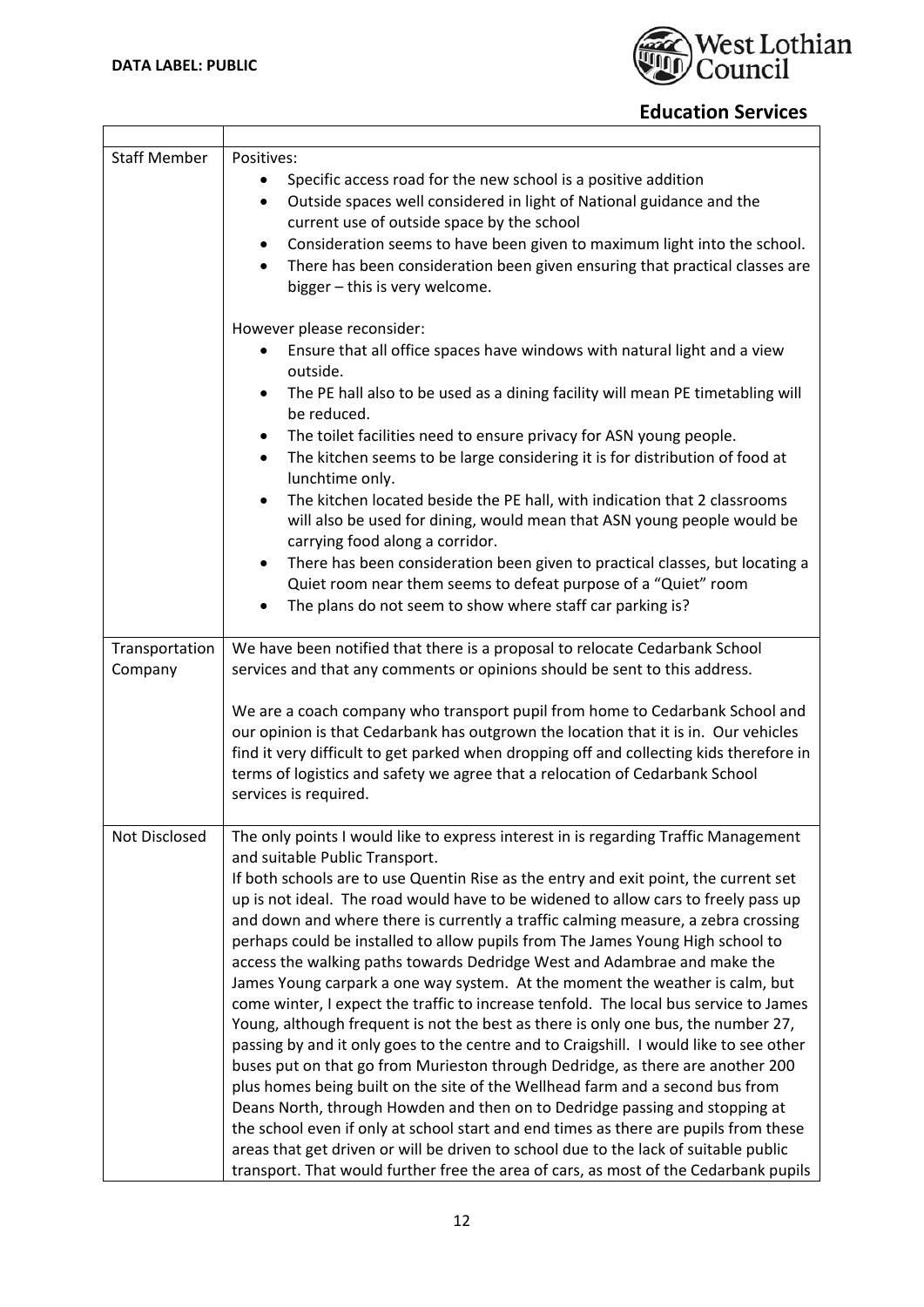

|        | probably rely on Taxis and Taxi buses to get to school and they will need to be able<br>to get children to school on time and be able to park up safely                                                                                                                                                                                                                                                                                                                                                       |
|--------|---------------------------------------------------------------------------------------------------------------------------------------------------------------------------------------------------------------------------------------------------------------------------------------------------------------------------------------------------------------------------------------------------------------------------------------------------------------------------------------------------------------|
| Parent | I have read the consultation paper on relocation of Cedarbank School. My children<br>(currently primary school age) are within the catchment area of James Young High<br>School.                                                                                                                                                                                                                                                                                                                              |
|        | I can't tell from the paper *how* the relocated school is to be accommodated at<br>James Young. As a consequence I don't feel I can form a proper view on relocation.                                                                                                                                                                                                                                                                                                                                         |
|        | If the relocated school were to result in a reduction of e.g. playground facilities for<br>pupils at James Young, then I would have concerns. However as the document is<br>cast it is impossible to know whether that is the case.                                                                                                                                                                                                                                                                           |
|        | I therefore have to express my concern about the relocation proposal, pending<br>clarification.                                                                                                                                                                                                                                                                                                                                                                                                               |
| Parent | Having read the West Lothian Council Education Services Consultation document<br>issued September 2019 and attended last night's public consultation meeting I<br>have the following questions:                                                                                                                                                                                                                                                                                                               |
|        | Section 2.3 - Site Location (page 5):                                                                                                                                                                                                                                                                                                                                                                                                                                                                         |
|        | "Should the proposal be agreed and progressed and on completion of proposed<br>works, the newly constructed Cedarbank School will deliver 11 class bases with an<br>additional 3 practical class areas, 1 general purpose space and a multi-purpose<br>hall." - What is the current number of class bases and practical areas in use for all<br>of S1 - S6 pupils?                                                                                                                                            |
|        | "Intended delivery of proposed facilities and relocation of Cedarbank School is<br>August 2022." - What is the Councils projected requirement of ASN pupils by 2022<br>and their projected increase with additional building of new homes in West<br>Lothian? (should have a good idea as several of these pupils will already be in<br>Primary school).                                                                                                                                                      |
|        | Section 3.9 - Recreational Area (page 11):                                                                                                                                                                                                                                                                                                                                                                                                                                                                    |
|        | "Cedarbank pupils will also have the opportunity to make use of The James Young<br>High School external facilities and social areas as and when appropriate in relation<br>to their individual needs." - Please define - does this mean ONLY when James Young<br>pupils do not need use of these spaces? Will Cedarbank have a separate<br>playground and suitably segregated open space - I was concerned last night that<br>the current proposal is for a "soft" boundary between the Cedarbank playground. |
|        | Finally - how do you propose to develop this school on a budget (6.6 million was<br>mentioned last night) which is apparently lower than a mainstream school of<br>similar size - looking at recent issues in Edinburgh schools and new Sick Kids<br>hospital we hope the Council is not going to adopt a "light touch" approach to<br>achieve this.                                                                                                                                                          |
| Parent | Being part of the original group seeking a new school I was surprised last night to<br>near that the new school for Cedarbank will not have a physical link to the<br>mainstream high school but instead will have an external walk to shared central                                                                                                                                                                                                                                                         |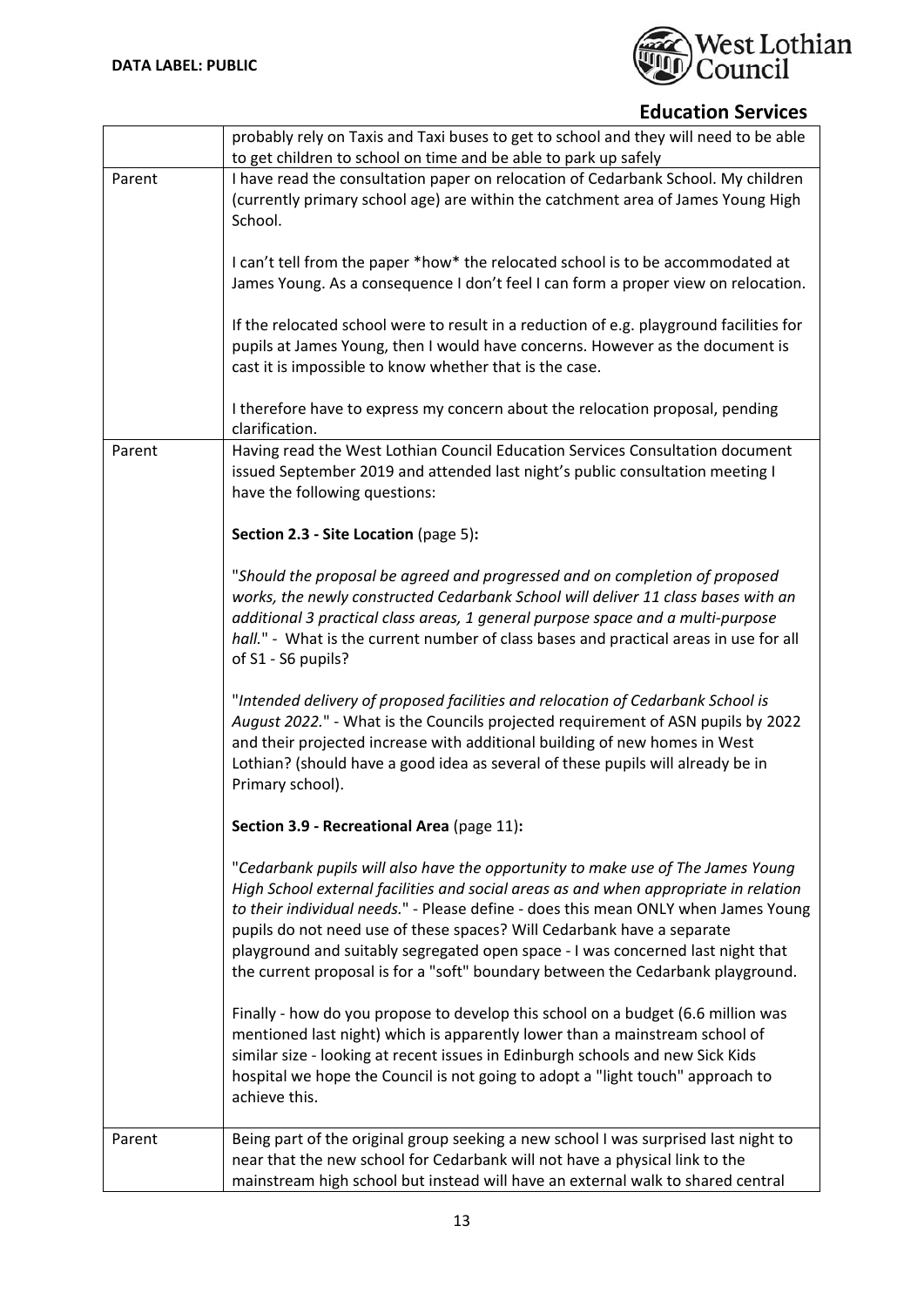

|               | facilities I.e.PE, swimming pool.                                                                                                                                                                                                                                                                                                                                                                                                                                                                                                                                                                                                                                                                                                                                                                                                                                                 |
|---------------|-----------------------------------------------------------------------------------------------------------------------------------------------------------------------------------------------------------------------------------------------------------------------------------------------------------------------------------------------------------------------------------------------------------------------------------------------------------------------------------------------------------------------------------------------------------------------------------------------------------------------------------------------------------------------------------------------------------------------------------------------------------------------------------------------------------------------------------------------------------------------------------|
|               | During discussions last night I was not clear if the plan is for Cedarbank pupils to<br>also share the dining area. I know that my son and many of his year group very<br>much enjoy being part of the main dining experience and the use of the keycard<br>paying facility - it allows them to start to budget and prepare for adult life I do<br>hope this is still the plans for the new school as preparing for independence and<br>life skills are an important part of Cedarbank pupils learning.                                                                                                                                                                                                                                                                                                                                                                           |
|               | I do appreciate that logistics with parking and access may well be the reason for<br>the lack of an internal link to shared facilities but please don't loss the option for<br>shared/assisted secondary level dining                                                                                                                                                                                                                                                                                                                                                                                                                                                                                                                                                                                                                                                             |
| Not Disclosed | One of the concerns I have is that if our pupils need to share facilities within James<br>Young High School, when the weather is icy/inclement our pupils with health or<br>mobility issues will be soaked or find it difficult to walk to the JYHS building. I also<br>feel the entrance to the school is on a bend and this may not be safe for vehicles<br>accessing the site.                                                                                                                                                                                                                                                                                                                                                                                                                                                                                                 |
| Parent        | I attended the meeting at Cedarbank school on 18 <sup>th</sup> September 2019, as a parent of<br>a child in S1 at Cedarbank school.<br>The first thing I would like to say is that I have nothing but praise for my experience<br>of the school this far. The transition and first term have been very positive.<br>I am in complete support of the need for a new school for S1-S6 and I think it will<br>be beneficial for all six years to be in the same building, and it is a great<br>opportunity to be in a purpose built school. It will also reduce the distress of<br>multiple transitions.<br>My one significant fear from the consultation meeting is that it will be too small -<br>have too few classrooms within a very short period of time. I cannot see how the<br>projected school would manage to teach six year groups each as big as the current            |
|               | S1 intake.<br>I work as a GP, and I see the impact of children with additional needs being<br>inappropriately placed in mainstream; I see parents fighting for alternative<br>provisions, and the stress this causes, often with little success; I see many children<br>(with autism and coexistent anxiety usually) school refusing as they have not been<br>allocated to a school that can meet their needs; I see larger numbers of parents<br>being forced to homeschool as they have not been offered an appropriate<br>alternative.<br>I know that Cedarbank is not the only school for children with additional support<br>needs that is being expanded. I am aware of the changes to Ogilve campus and the                                                                                                                                                                |
|               | expansion of Autism resource bases within secondary schools.<br>However, the prevalence of additional support needs has been rising rapidly over<br>the last few years, and I think it is vital that Cedarbank is built large enough to be<br>able to accommodate six year groups as large as the current S1. I do not believe<br>that it would be able to do so.<br>It was unfortunate that at the meeting we could not ask the headteacher what her<br>thoughts were on the number of classrooms. I hope that the teaching staff are<br>consulted and listened to, as they will have expertise in this matter.<br>I hope that you can see that my concerns are not purely for my child, but for the<br>provision of children with additional support needs in West Lothian in the future.<br>I would be happy to correspond further on this matter in the future if it would be |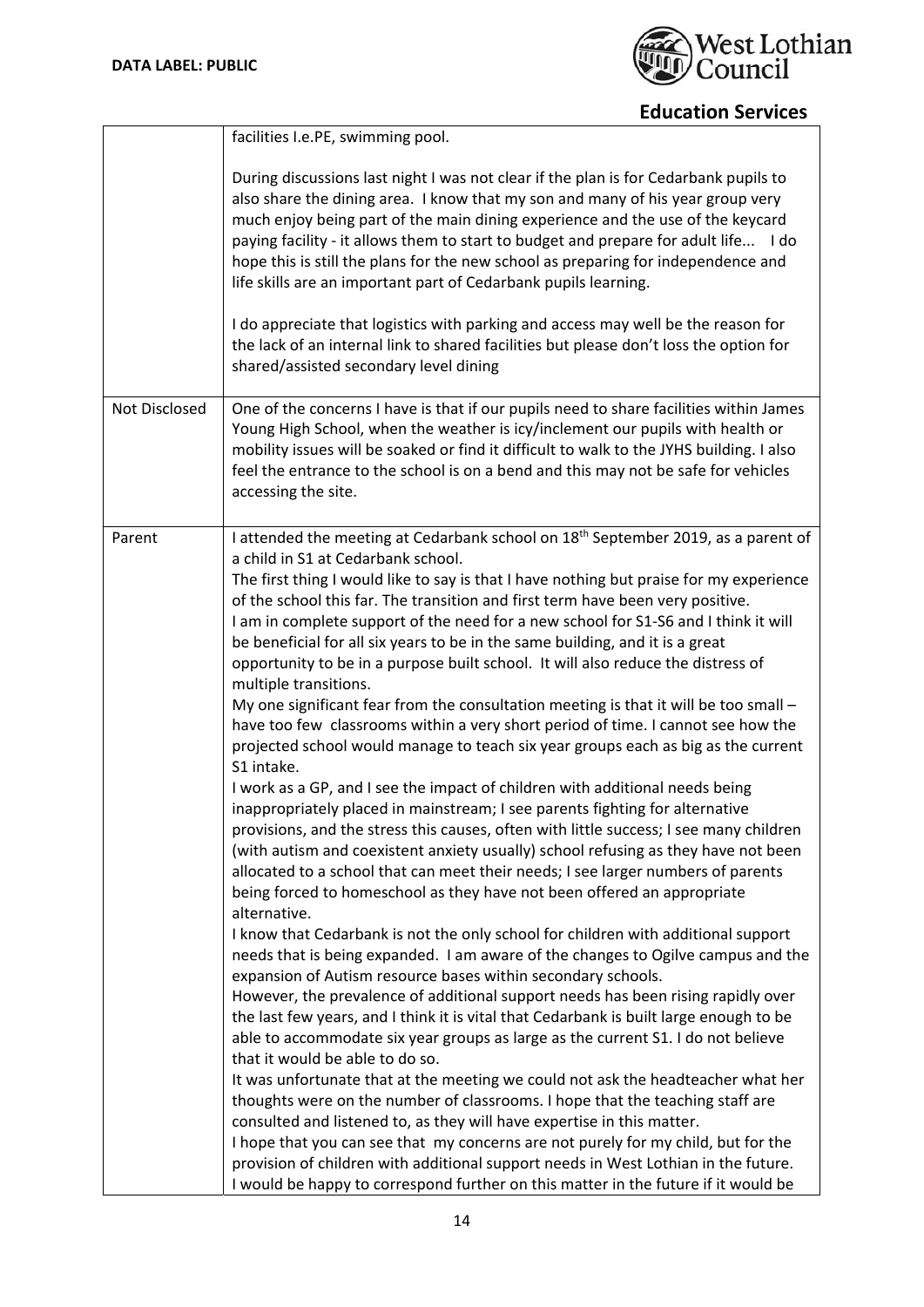

|                     | helpful                                                                                                                                                                                                                                                                                                                                                                                                                                                                                                                                                                                                                                                                                                                                                                                                                                                                |
|---------------------|------------------------------------------------------------------------------------------------------------------------------------------------------------------------------------------------------------------------------------------------------------------------------------------------------------------------------------------------------------------------------------------------------------------------------------------------------------------------------------------------------------------------------------------------------------------------------------------------------------------------------------------------------------------------------------------------------------------------------------------------------------------------------------------------------------------------------------------------------------------------|
| <b>Staff Member</b> | I support the pupils during break and lunchtimes where there has always been<br>difficulties in the school because of lack of canteen space for meals. The proposal<br>for the new school shows that there will be no canteen facilities at all and that the<br>pupils are expected to eat in the PE hall. This will cause many difficulties both for<br>the educational use of the hall as the hall will need to be set up every day for<br>lunches and then cleared away taking away the use of the hall and it is not giving<br>the pupils the proper canteen facilities they deserve as all other secondary schools<br>have. Instead of improving the facilities we now have it is actually taking a step<br>back and will not assist in the wellbeing of our pupils. This is an issue many staff are<br>worried about and I hope that it is considered seriously. |
| Parent              | We are pleased to see that West Lothian Council are providing more sustainable<br>and suitable provision for Cedarbank. The current model - one secondary school<br>across three sites- is unsustainable and disruptive for the children who attend<br>Cedarbank.                                                                                                                                                                                                                                                                                                                                                                                                                                                                                                                                                                                                      |
|                     | We are content with the proposed location of the new school.                                                                                                                                                                                                                                                                                                                                                                                                                                                                                                                                                                                                                                                                                                                                                                                                           |
|                     | However, we continue to have reservations about the new provision. These are as<br>follows                                                                                                                                                                                                                                                                                                                                                                                                                                                                                                                                                                                                                                                                                                                                                                             |
|                     | Budget. We have always clearly stated that the budget of £6 million was<br>1.<br>insufficient for a building the size and quality that would bring Cedarbank pupils on<br>a parity with their mainstream peers. At the consultation meeting, Mr Cameron<br>announced that the budget had been increased to nearer £7 million. However, he<br>said that increase was due to creating new access to the new location on the James<br>Young site. We had hoped that the increase in budget was to make the school<br>larger and improve the quality.                                                                                                                                                                                                                                                                                                                      |
|                     | Pupil roll. It has been consistently and clearly stated by parents at the<br>2.<br>preconsultation and consultant meeting that building a school for 130 pupils was<br>not sufficient for future needs in West Lothian. It was assured by the Education<br>Authority that this met future needs however this has now been reduced to 110<br>pupils. Please can you let us know currently how many children apply for provision<br>at Cedarbank and how many do not get awarded a place?                                                                                                                                                                                                                                                                                                                                                                                |
|                     | Isobel Muir school was built deliberately with spare capacity. However, it was at<br>full capacity within 3 years.<br>Size of building. While we are pleased that the new building will be larger than<br>3.                                                                                                                                                                                                                                                                                                                                                                                                                                                                                                                                                                                                                                                           |
|                     | the current provision (as the current classrooms are tiny by anyone's description)<br>we would argue that it is not large enough. It is currently 1,100 m2 and the new<br>proposal is 1,750m2. Many of the children experience physical impairments, social<br>communication issues and ASD. Often they need quiet / safe spaces with which to<br>regulate themselves. This brings the space requirements far and above a<br>mainstream provision. We feel this lack of space will undermine the tenets stated<br>below:                                                                                                                                                                                                                                                                                                                                               |
|                     | "Delivery of secondary education at Cedarbank School will enhance access for<br>pupils (both current and future) to a balanced curriculum that provides the best<br>possible learning opportunities and experiences and will enable pupils to enjoy their<br>education within a supportive specialist setting and develop positive attitudes                                                                                                                                                                                                                                                                                                                                                                                                                                                                                                                           |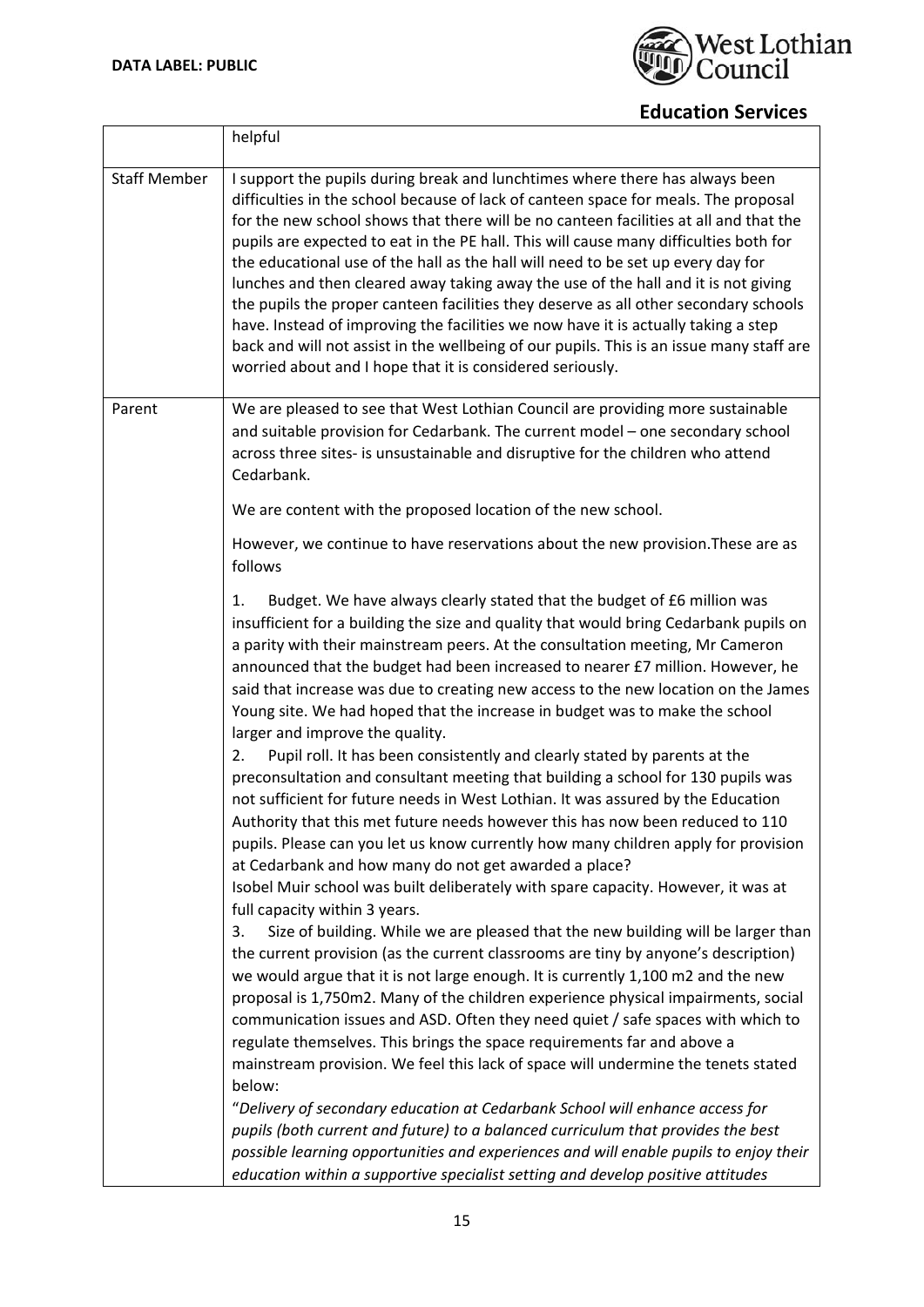

| towards learning"                                                                                                    |
|----------------------------------------------------------------------------------------------------------------------|
| We feel WLC do not appreciate that this is an amazing opportunity to 'get things                                     |
| right'. Although we do appreciate it reflects pressure on their budget.                                              |
| The question was asked at the Cedarbank consultation meeting whether it<br>4.                                        |
| would be a single or double storey provision. This was not answered by the council.                                  |
| However, they communicated that it would be double storey at the James Young                                         |
| Consultation a week later. Why weren't the Council forthcoming with this fact a                                      |
| week earlier?                                                                                                        |
| Curriculum for Excellence<br>5.                                                                                      |
|                                                                                                                      |
| As the plans currently stand, we feel that the 7 Principles of Curriculum Design will                                |
| not be met. For them to be so, the school, as on a par with their mainstream                                         |
| secondary schools, should have a dedicated Home Economics, Art, CDT and Science                                      |
| Lab. Our understanding from the discussions with the Council is that the 4 general                                   |
| purpose rooms will be just that -multipurpose, akin to primary school design.                                        |
| However, we feel that the needs of our secondary school children are different                                       |
| from those in primary, and they need to develop their life long skills using                                         |
| appropriate equipment and space. How well planned and effective home economic                                        |
| lessons can be delivered in a general purpose room is beyond our comprehension.                                      |
| Surely this design will make it nigh on impossible for Cedarbank staff to :                                          |
| "develop and refresh the curriculum on a regular basis and manage curriculum                                         |
| change and innovation to improve the range and quality of experiences and                                            |
| outcomes for children".                                                                                              |
| Agencies and partners will continue to work closely together to support and<br>6.                                    |
| inform the planning process for learners. This involves a range of agencies and staff                                |
| to meet the individual needs of each child. These include:                                                           |
| <b><b><b>D</b></b> Educational Psychology <b>D</b> School Community Paediatrician <b>D</b> School Nurse <b>D</b></b> |
| Speech and Language Therapy <b><b>Depaysion</b> Property Decupational Therapy</b>                                    |
| It remains to be seen whether the amount of rooms allocated to the school will                                       |
| facilitate the effective involvement of the above agencies. Other agencies used                                      |
| regularly in school include counsellors, social work etc.                                                            |
|                                                                                                                      |
| "For all pupils, outdoor learning is an integral feature of their education"<br>7.                                   |
| In the preconsultation meeting, parents expressed a need for our young people to                                     |
| have a large outdoor area because the outdoor space currently at Cedarbank is                                        |
| limited. It is probably the smallest in West Lothian. Indeed, to ensure that the                                     |
| needs of our young people are being met and the council's acknowledgement in                                         |
| the "positive impact on the outdoor learning environment for pupils" (quote from                                     |
| consultation above), we remain concerned that the potential of the available space                                   |
| is not being fully met. We are concerned that it is being determined by the budget,                                  |
| not the adequate needs of our young people. As parents, we want WLC to consider                                      |
| extending the fence line to the East, thus including the existing level grassed area.                                |
| We can only stress the importance for our young adults to have access to as much                                     |
| external space as possible but within a control area.                                                                |
| Safety.<br>8.                                                                                                        |
| The suggestion that toilets will be unisex are of the utmost concern. Never mind                                     |
| the safety issue, it demonstrates a complete ignorance of the issues our children                                    |
| experience on a daily basis. To baldly spell this out, girls are experiencing puberty                                |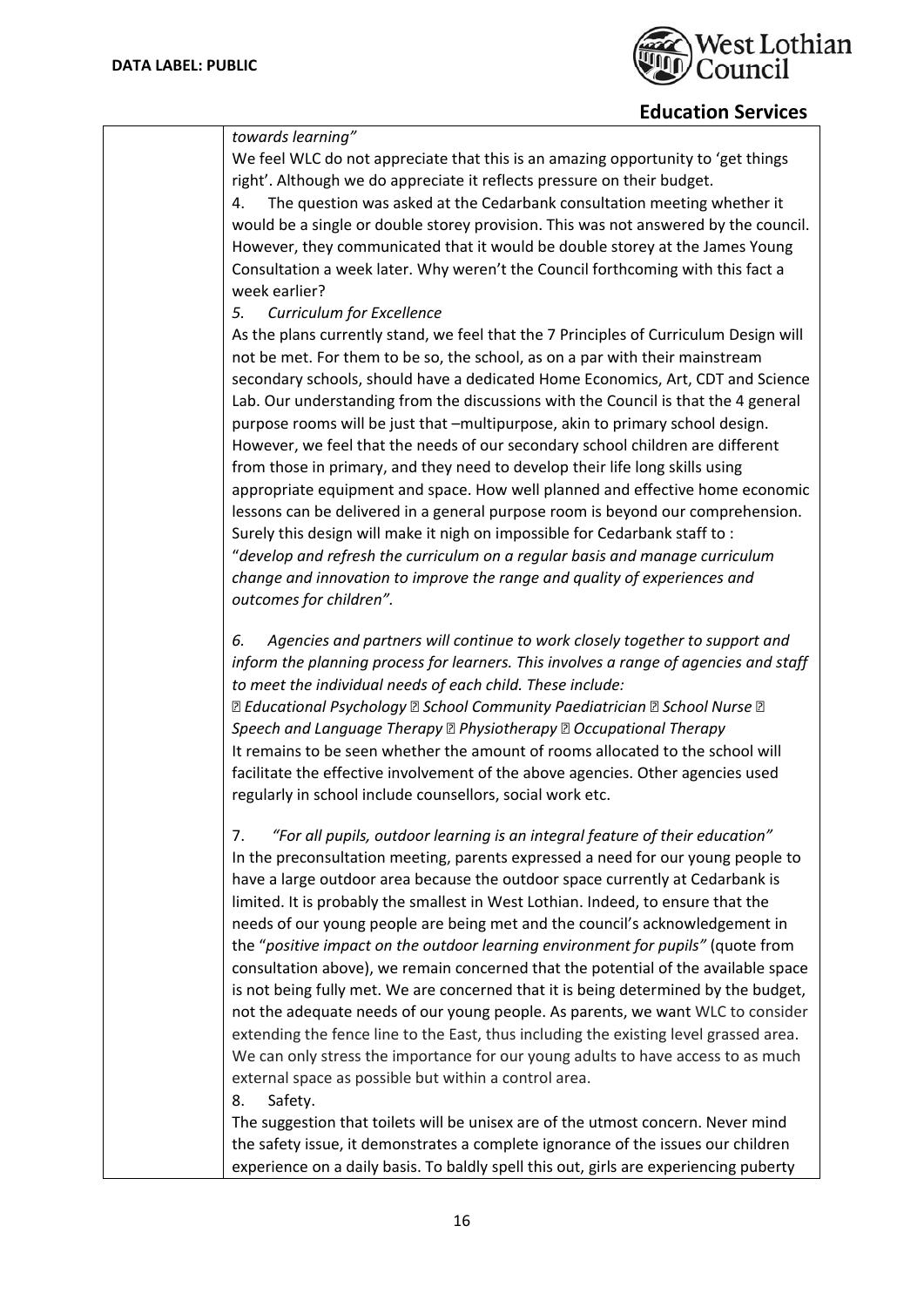

|        | and some need help to keep themselves hygienic at school; these young people<br>often do not (or cannot) close toilet doors; some children have overly sexualised<br>tendencies and not the capability to manage these.<br>To repeat unisex toilets and changing areas are not acceptable to us. We are<br>certain, however, that WLC will reconsider their design to revert to a separate<br>areas.<br>"As an additional support needs secondary school provision, Cedarbank School<br>9.<br>will be well placed to ensure that the pupils experience challenge and progression<br>through consistent, well-planned teaching which is flexible and responsive"<br>Having a combined Gym Hall / Dining area would seriously undermine the above<br>need. We are concerned that this would impact on the PE curriculum (a vital part<br>of the Cedarbank curriculum that should not be compromised) especially if the<br>school was holding an event for e.g. S2 open day, life skills events, etc then the hall<br>would not be available for PE as no alternative space is available. WLC have<br>suggested that our young people would have to use internal rooms should they<br>need more secluded space during lunch times. Again, we feel this is not sufficient<br>to meet the adequate needs of our young people. Even with factoring in special<br>needs adjustment, this is simply not on a parity with other mainstream pupils in<br>West Lothian and is unfair. It precludes the possibility of having a PE lunchtime<br>club, such as badminton, boccia etc.<br>10. School Admin areas - some of the office spaces / meeting rooms were internal<br>(no access to windows etc). We think that this approach is not the most cost<br>effective as it requires additional costs due to needing mechanical ventilation. This<br>space would be better located near and external wall to get free benefit of fresh<br>air. Additionally, writing as someone who once worked in a basement, the<br>importance of the health and well-being of staff cannot be underestimated. |
|--------|--------------------------------------------------------------------------------------------------------------------------------------------------------------------------------------------------------------------------------------------------------------------------------------------------------------------------------------------------------------------------------------------------------------------------------------------------------------------------------------------------------------------------------------------------------------------------------------------------------------------------------------------------------------------------------------------------------------------------------------------------------------------------------------------------------------------------------------------------------------------------------------------------------------------------------------------------------------------------------------------------------------------------------------------------------------------------------------------------------------------------------------------------------------------------------------------------------------------------------------------------------------------------------------------------------------------------------------------------------------------------------------------------------------------------------------------------------------------------------------------------------------------------------------------------------------------------------------------------------------------------------------------------------------------------------------------------------------------------------------------------------------------------------------------------------------------------------------------------------------------------------------------------------------------------------------------------------------------------------------------------------------------------------------------------------------------------------------|
| Parent | Working in areas with natural daylight and fresh air is desirable.<br>I have a number of issues re the new Cedarbank School.                                                                                                                                                                                                                                                                                                                                                                                                                                                                                                                                                                                                                                                                                                                                                                                                                                                                                                                                                                                                                                                                                                                                                                                                                                                                                                                                                                                                                                                                                                                                                                                                                                                                                                                                                                                                                                                                                                                                                         |
|        | 1. It will not be big enough. The population of WL is increasing, so too therefore<br>will the ASN requirement.<br>Also, there seems to be a shared gym/ lunch hall and no home economics room<br>amongst other areas. Surely if this is to be a free standing school, all available<br>amenities need to be available for these young people. Timetabling issues of<br>sharing with a mainstream high school are just not equitable<br>2. I have a major problem with the idea of unisex toilets and changing rooms.<br>Whilst this might work in regular mainstream schools, and I also doubt this, in a<br>special.needs school for teenagers, this would be a dreadful mistake. It is not just a                                                                                                                                                                                                                                                                                                                                                                                                                                                                                                                                                                                                                                                                                                                                                                                                                                                                                                                                                                                                                                                                                                                                                                                                                                                                                                                                                                                 |
|        | fact that the girls in particular would not be happy with this, but it is a safety issue.<br>I am 100% against this idea.<br>3. At the consultation meeting recently at Cedarbank, the idea of 'soft boundaries'<br>was mentioned around the new school. Again, issues of safety here. These are<br>vulnerable young people who need protecting. Clearly defined boundaries are<br>necessary.<br>4. The idea of internal working spaces are not workable as the Civic Centre WLC                                                                                                                                                                                                                                                                                                                                                                                                                                                                                                                                                                                                                                                                                                                                                                                                                                                                                                                                                                                                                                                                                                                                                                                                                                                                                                                                                                                                                                                                                                                                                                                                     |
|        | building in Livingston has shown! Sitting in one of those internal rooms on a hot                                                                                                                                                                                                                                                                                                                                                                                                                                                                                                                                                                                                                                                                                                                                                                                                                                                                                                                                                                                                                                                                                                                                                                                                                                                                                                                                                                                                                                                                                                                                                                                                                                                                                                                                                                                                                                                                                                                                                                                                    |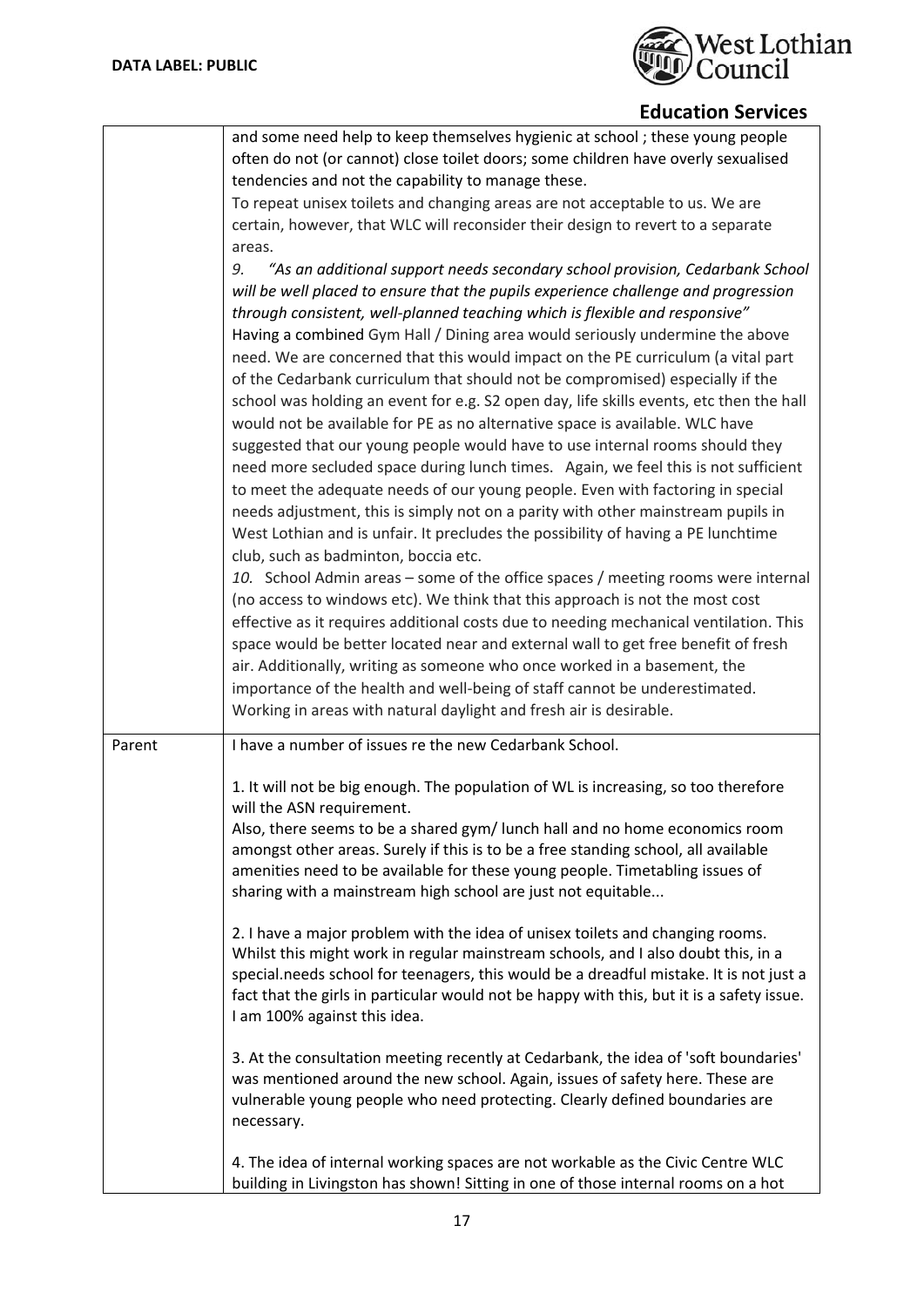

day was unbearable as many workers have commented.

I understand budget cuts will naturally be guiding this build. However, the safety, not to mention the rights of these young people need to be taken into careful consideration.

## **3 NOTES OF PUBLIC MEETING**

# **3.1 Cedarbank School:**

# **MINUTE OF PUBLIC MEETING HELD IN CEDARBANK SCHOOL, LIVINGSTON 18 SEPTEMBER 2019, TO DISCUSS PUBLIC CONSULTATION DOCUMENT: "Relocation of Cedarbank School, Livingston"**

#### **In attendance from West Lothian Council:**

| <b>Councillor David Dodds</b> | <b>Executive Councillor for Education</b>                |
|-------------------------------|----------------------------------------------------------|
| James Cameron                 | Head of Education (Learning, Policy and Resources)       |
| Alison Raeburn                | Inclusion and Wellbeing Manager                          |
| Catherine Campbell            | Senior Education Development Officer                     |
| Ken Scriven                   | Architect, Construction and Design, West Lothian Council |
| Ann O'hagan                   | Head Teacher, Cedarbank School                           |
| Patricia Gallagher            | Head Teacher, The James Young High School                |
| Melanie Laurie                | <b>Education Project Officer</b>                         |

#### **Minute taker:**

Melanie Laurie Education Project Officer

#### **Meeting attendees (from sign in sheet):** 13 attendees

## **Education Services Presentation:**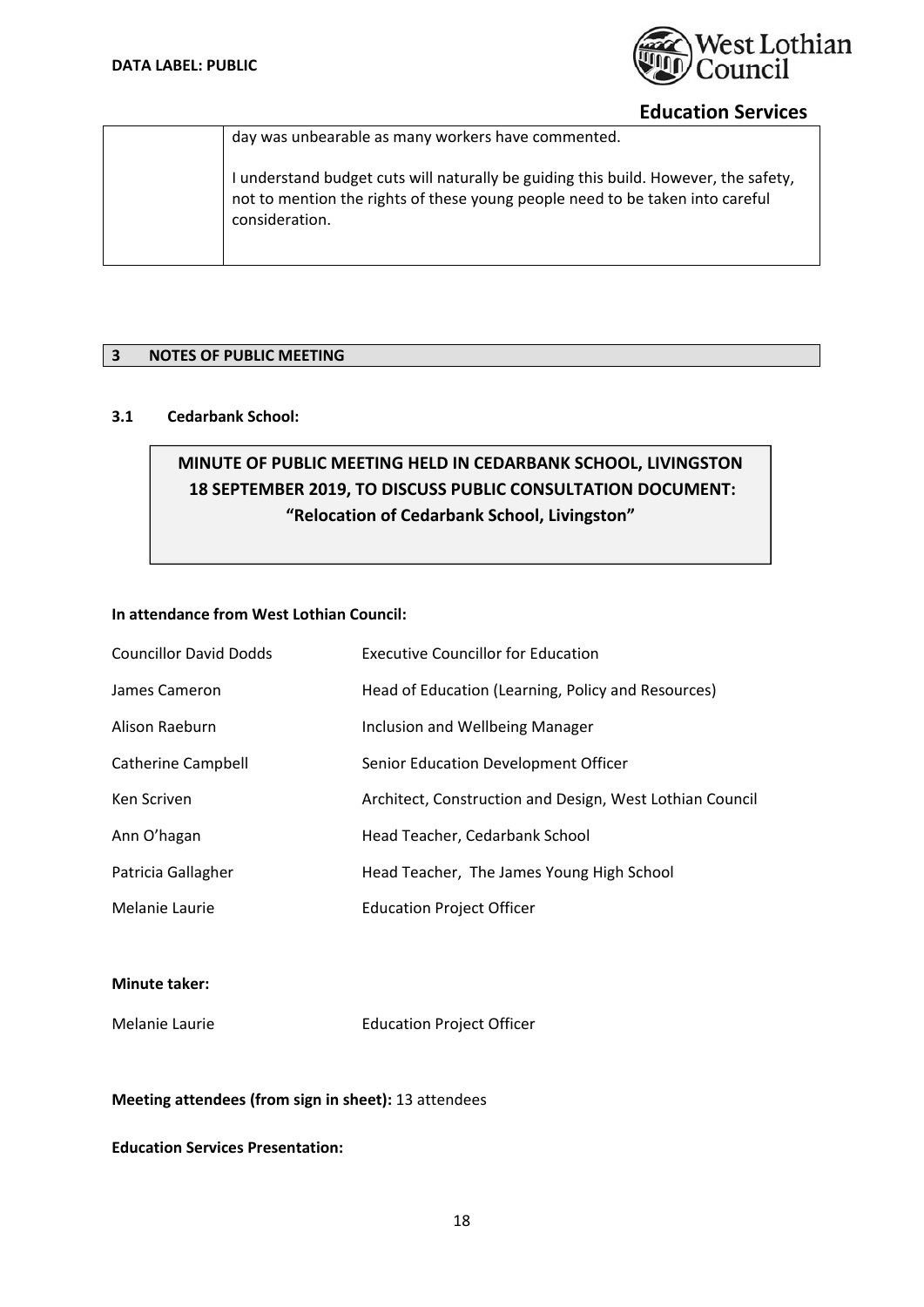

- **Introduction** James Cameron Head of Education (Learning, Policy and Resources) commenced presentation by introducing all West Lothian Council officers, delivering an overview of individual responsibilities held within the Authority and the specific obligations in relation to the proposal and project progression.
- **Aims of Consultation Meeting** ‐ James Cameron
	- o In accordance with the Schools (Consultation) (Scotland) Act 2010 public consultations are necessary when a local authority proposes to make a change to the school estate, in this case relocation of a school.
	- o It was advised that the statutory public meeting was an information sharing opportunity that offers explanation and reason behind the proposal.
	- o A key aim of the meeting is to capture the views of consultees and utilise this information throughout the research and development process.
- **Summary of Proposal** James Cameron
	- o It is proposed to relocate Cedarbank School to purpose built accommodation offering S1‐S6 education for pupils with a range of additional support needs related to learning difficulties and social communication needs.
	- o Cedarbank to be relocated to a proposed preferred site within the estate of The James Young High School
	- o Both Cedarbank School and The James Young High School will maintain their identity and remain defined schools
- **Rationale for Change**  James Cameron
	- West Lothian Council undertook public consultation regarding Additional Support Needs (ASN) provision during 2013 to 2015.

The aim of this review was to:

- o Secure best value in the structure of school provisions
- o Determine feasible modification and relocation options
- o Inform decisions on future delivery

Outcome of Review:

- o Recognised need to consider options for relocation of Cedarbank school based on existing property asset performance and the identified requirement for delivery of a single S1‐S6 education establishment.
- **Reconfiguration and Extension** Catherine Campbell Senior Education Development **Officer** 
	- o Initial design intentions are for an 11 class base facility, 1x general purpose room, 3x practical class areas , 1x multi‐purpose hall and dining space
	- o Current design and planning intentions recognise the aspirations of the Education Services brief and that the proposed floor and ground plans are indicative at this stage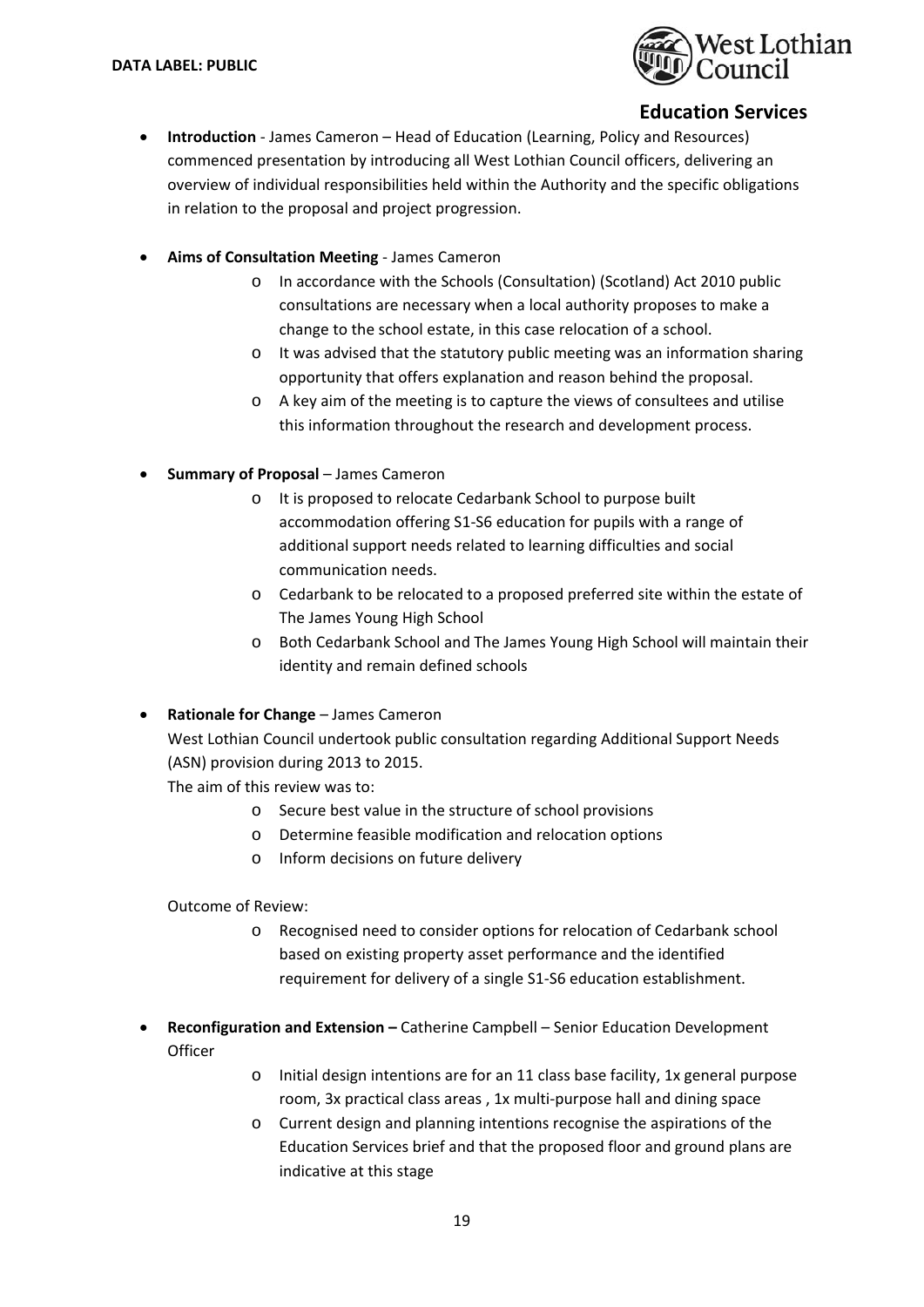

- o Building design will be future proof to allow for any possible expansion programme
- o Delivery of new building scheduled for August 2022
- **Next Steps** Melanie Laurie Education Project Officer
	- o Collate and review feedback received during Statutory Consultation period
	- o November 2019 West Lothian Council submit report on findings of Statutory Consultation to Education Scotland for review
	- o On receipt of response from Education Scotland, West Lothian Council prepare and publish Final Consultation Paper – publication schedule December 2019
	- o January 2020 West Lothian Council Education Executive meet to review Final Consultation Paper and make final decision on proposal

#### **End of Education Service Presentation**

#### **Discussion Opportunity ‐ Councillor Dodds opened the floor to comments and questions:**

#### **Question/Comment ‐ Attendee**

A group member raised a concern that the proposed 15 class bases would not be enough to deliver a fully functional secondary school.

#### **Response : West Lothian Council**

Comment duly noted for the purpose of the minute and will be offered due regard.

#### **Question/Comment ‐ Attendee**

A comment was made in relation to the size of the new facility with comparisons made to the size of the existing Cedarbank School. A concern was raised that the proposed new provision is smaller than the existing facility and that this will have a detrimental impact on the delivery of the curriculum.

#### **Response : West Lothian Council**

Comment noted. Officers explained that initial design specifications show the size of class bases are larger than current provisions at the existing Cedarbank building. It was further explained that the size of class space at the current Cedarbank provision is not conducive to the number of attending pupils and room usage requirements.

#### **Question/Comment ‐ Attendee**

A meeting attendee questioned the proposed allocated area per pupil in the new school.

#### **Response : West Lothian Council**

Officers advised that whilst there are regulated metrics that must be followed when determining pupil space provisions, these guidelines refer to mainstream education facilities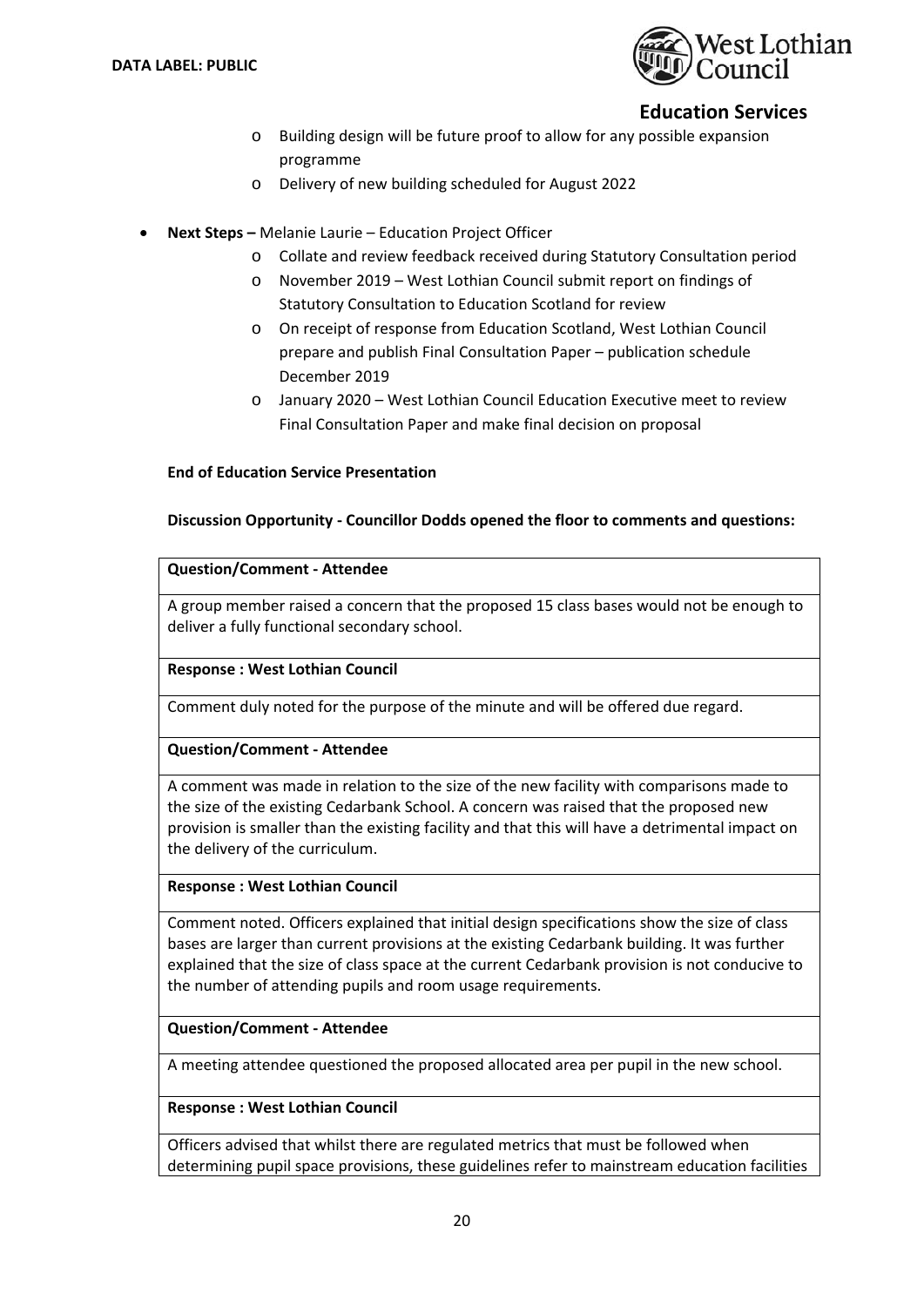

and that no specific statutory requirements in relation to Additional Support Needs establishments are referenced. Officers confirmed again that room sizes and individual pupil space will be significantly larger than current provisions. Officers further advised that as the design element of the project progresses further information on a whole building square meterage will be provided.

## **Question/Comment ‐ Attendee**

A question was asked as to the maximum number of pupils that the new building will be able to hold.

#### **Response : West Lothian Council**

It was explained by officers that the final design specification of the building and how the infrastructure is utilised will have an impact on the maximum number of pupils being accommodated at the school.

## **Question/Comment ‐ Attendee**

An attendee questioned this response, highlighting that at the Pre‐Consultation exercise it was advised that school capacity at the new building would be 130 pupils.

#### **Response : West Lothian Council**

It was explained that there are key determinants that conclude the overall school capacity for example a high efficiency timetable structure and a comprehensive utilisation of space.

# **Question/Comment ‐ Attendee**

Again clarification was sought in relation to school capacity and pupil to classroom ratio with it being questioned that if there are 11 proposed class bases at the new provision with 10 pupils per room how does this equate to the 130 pupils quoted previously.

#### **Response : West Lothian Council**

As Cedarbank is a secondary school, rooms will be utilised in accordance with pupil timetable requirements. Officers also highlighted that initial design plans show 15 teaching spaces (11x class area, 1x general purpose room and 3x practical spaces).

# **Question/Comment ‐ Attendee**

Comment was made in relation to requirement for the new building to be futureproof to be able to accommodate the rising number of pupils. It was questioned whether expansion provisions could be incorporated in the design of the new building.

#### **Response : West Lothian Council**

Officers confirmed that potential expansion opportunities are included in the design brief.

#### **Question/Comment ‐ Attendee**

In response, it was questioned whether officers could guarantee that if/when an extension to the property is delivered West Lothian Council will not simply place more and more pupils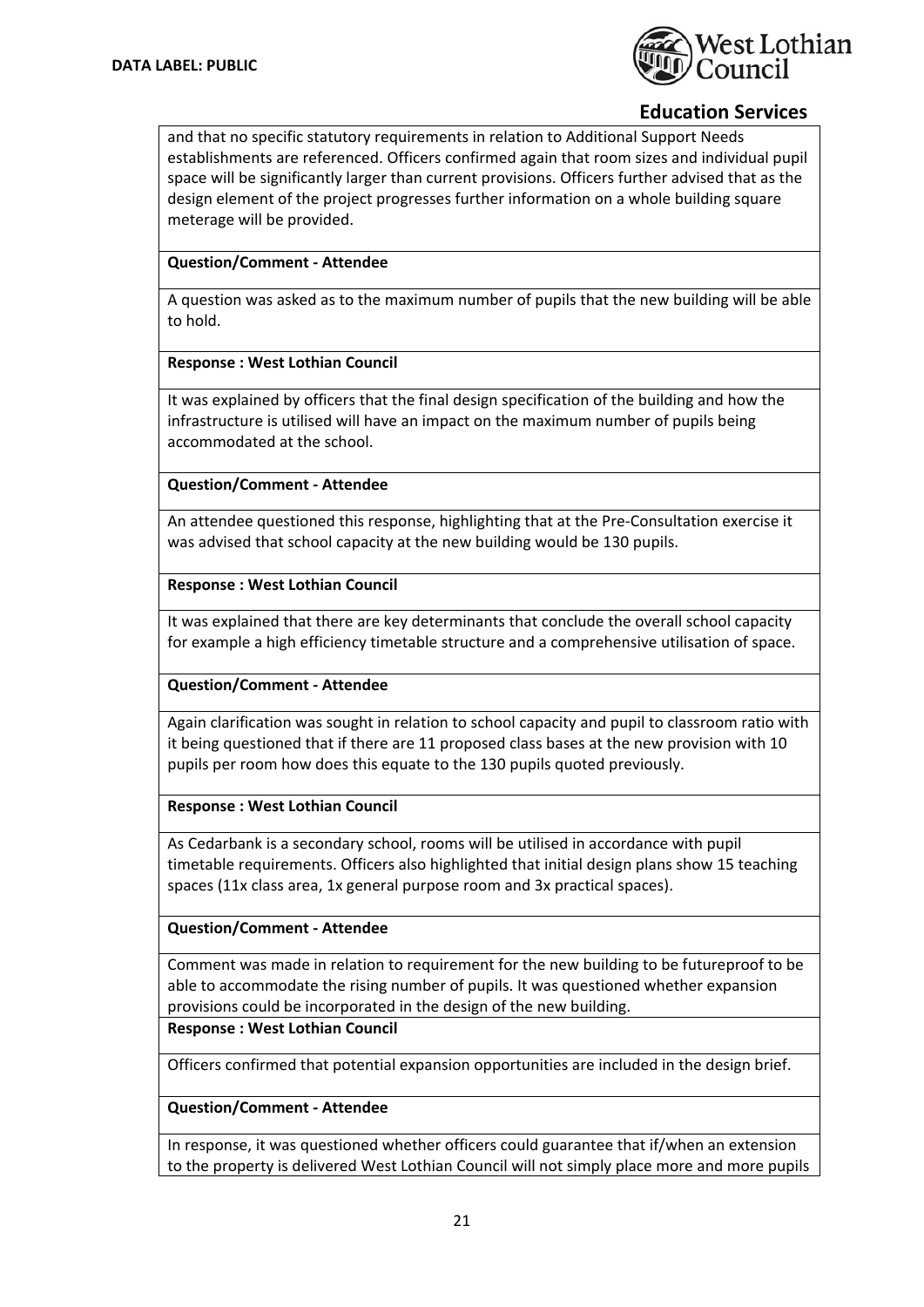

in to an already tightly spaced area.

#### **Response : West Lothian Council**

It was explained to attendees that pupil ratio and maximum number of pupils per class specifications are governed therefore room occupation will remain compliant with statutory requirements.

### **Question/Comment ‐ Attendee**

The views of The James Young High School community during the pre‐consultation process were sought.

#### **Response : West Lothian Council**

It was advised that overall, The James Young High School were in favour of the proposal. Access routes were really the only action point raised at the previous Pre‐Consultation meeting for officer address.

#### **Question/Comment ‐ Attendee**

It was asked whether there is possibility of Cedarbank School remaining on the existing site with provision of an extension.

## **Response : West Lothian Council**

Officers confirmed that a feasibility study had been conducted with all possible options considered. It was further advised that whilst the possibility for expansion was reviewed, it was concluded that the existing Cedarbank infrastructure would not meet brief specifications. Meeting attendees were advised that the cost for extension and refurbishment of the existing building would match if not be more expensive than the cost to relocate.

#### **Question/Comment ‐ Attendee**

Clarification was sought on the overall cost of the proposed build with concerns being raised that the £6m budget allocation would not provide a facility fit for purpose.

#### **Response : West Lothian Council**

Officers explained that whilst a fixed sum of funding has been allocated within the Capital Programme for development of the overall Additional Support Needs School Estate this is an indicative 10 year programme and that initial funding implications can shift. Once the project reaches the market testing stage there will be a clearer and more specific indication of funding requirements.

#### **Question/Comment ‐ Attendee**

It was asked by a meeting attendee when the new school building would be ready.

#### **Response : West Lothian Council**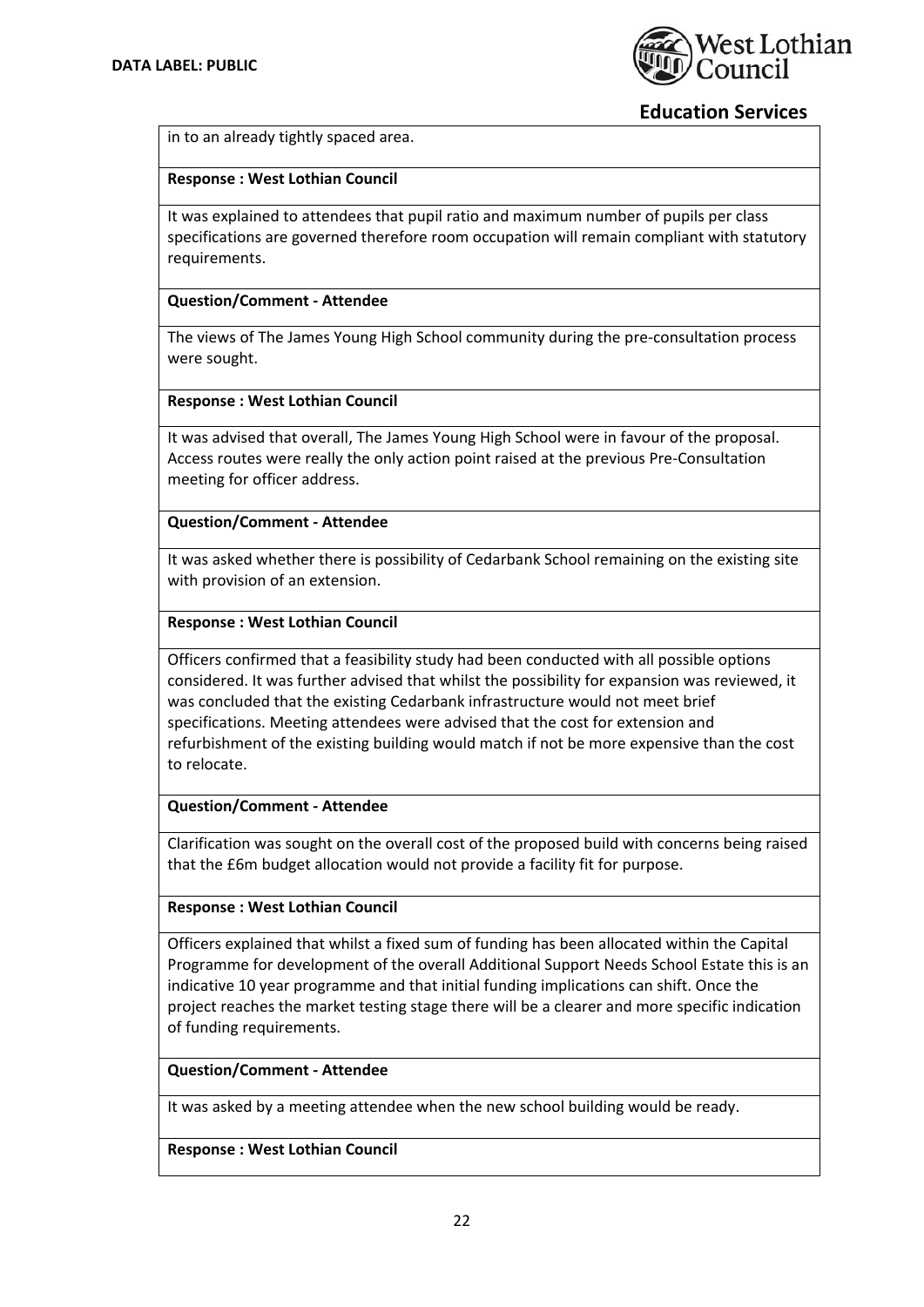

It was explained that should the Education Consultation and Planning Consultation be conducted successfully within the scheduled timelines there may be opportunity to take delivery of the new building prior to August 2022. Attendees were reminded that there may be other dependencies, unforeseen circumstances that could impact the project plan and intimated delivery date.

The Head Teacher of Cedarbank School contributed by explaining that ideally, preference would be to occupy the new building prior to August 2022. This would allow opportunity to offer an in depth transition programme for incoming pupils and allow existing pupils to commence their new year stage timetable in May in conjunction with existing timetabling arrangements.

## **Question/Comment ‐ Attendee**

Group discussions ensued in relation to sharing of school facilities and the possibility of shared outdoor space with some reservations being highlighted for Council officer comment. **Response : West Lothian Council**

Cedarbank pupils will have opportunity to access the sports facilities and playing field area at The James Young High School as well as drama and art studio facilities.

Officers enforced that the Management of both schools will work collaboratively to ensure all pupils have equal access to provisions. Both schools will work in conjunction to ensure that when arranging timetable schedules the key priority is ensuring the children and young people of both schools have equal opportunity and can experience a curriculum appropriate to their individual level of need.

In relation to outdoor space, meeting attendees were informed that a separate outdoor space has been allocated for Cedarbank pupils final details of which will be communicated as the planning process progresses. The group were further advised that the outdoor space for pupils is an integral part of pupil education and that design of the outdoor space is just as crucial as those design interpretations for indoor space. Outdoor provisions will be appropriate to the age and individual needs of the children and young people of Cedarbank School.

No final decision on landscaping has been made as yet. As planning progresses the school community at Cedarbank will be encouraged to contribute and share their views in the design elements of the outdoor provision.

#### **Question/Comment ‐ Attendee**

A group member raised dissatisfaction on not having access to drawings of the new building. The question was asked as to when drawings would be made available.

#### **Response : West Lothian Council**

Attendees were reminded that the reason for this evenings meeting was to consider and offer comment on the educational aspects of a relocation of Cedarbank School. A separate consultation in relation to planning will be initiated whereby design features will be open for discussion.

Officers reiterated that the design process is still very much at an indicative stage and that there are no definite design drawings for public review at this present time. It was explained that the Cedarbank school community will be welcomed to consider draft drawings as part of the Planning Consultation process. School pupils, staff and Parent Council members will certainly be consulted on the design element of the new building.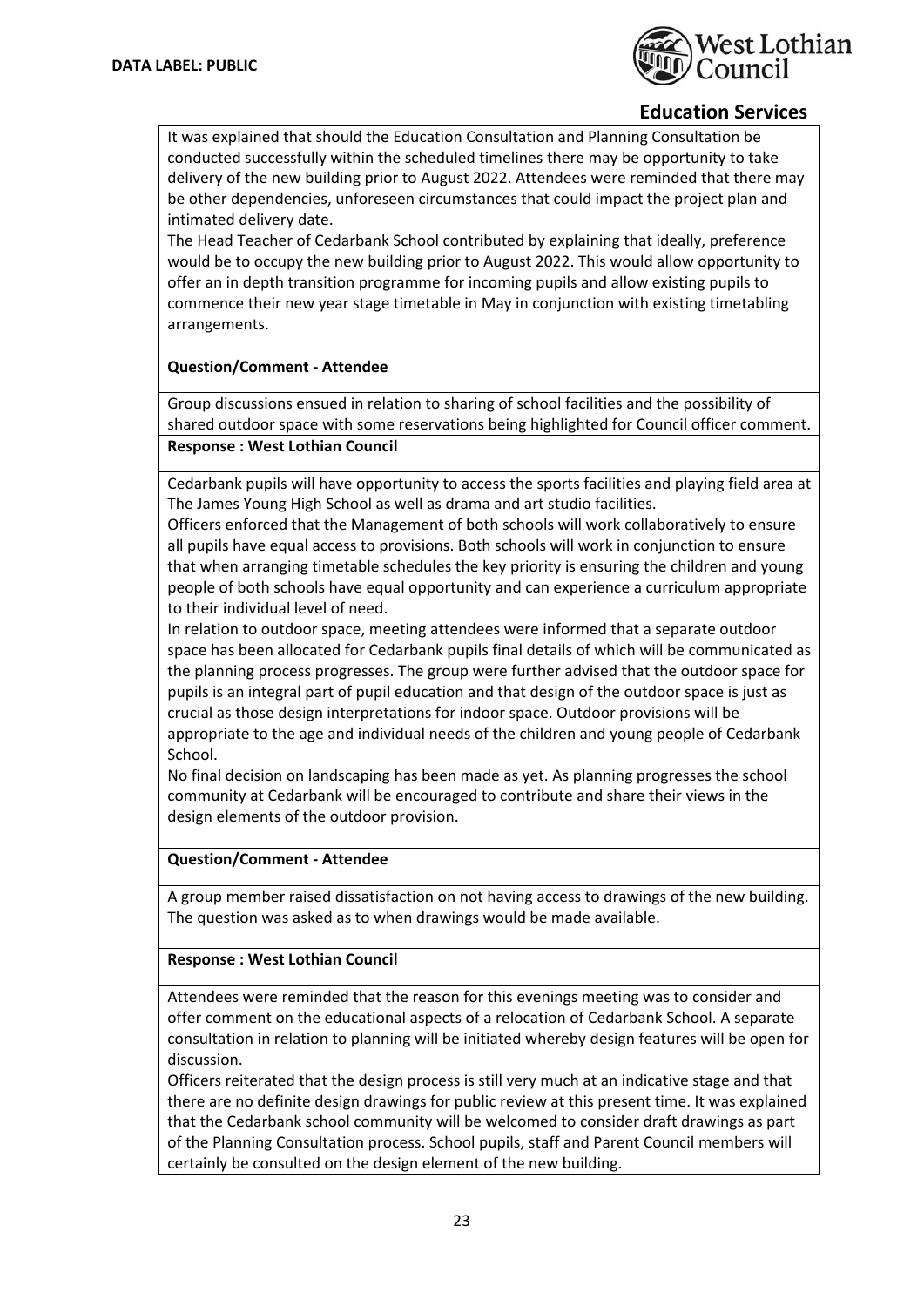

# **Question/Comment ‐ Attendee**

In response to this explanation, it was advised by a member of the group that it was not possible to pass comment on the proposed relocation until such times that design intentions are made public and that it is crucial that this information is shared.

### **Response : West Lothian Council**

This comment was noted for the minute.

**Question/Comment ‐ Attendee**

Group were offered review of site plans indicating where within the estate of The James Young High School the new school would be located. A concern was raised in relation to the distance between both buildings. Comments were made on the possible time taken to travel from one building to another and that pupils will waste valuable education time transferring between facilities.

**Response : West Lothian Council**

This comment was noted for the minute.

## **Question/Comment ‐ Attendee**

Again, and on further review of the site plan, a concern was raised that there could be potential opportunity for The James Young High School users to utilise car parking and pickup/drop off areas at Cedarbank to avoid existing traffic issues at the Quentin Rise area. It was suggested that Council officers consider the implications of this.

#### **Response : West Lothian Council**

Comment was noted and will be considered as part of the Traffic Management Plan process.

# **Question/Comment ‐ Attendee**

After being offered a summary of the initial proposal being taken forward, meeting attendees commented favourably on the proposed relocation of Cedarbank School to The James Young High School estate. The proposed dedicated provisions i.e. access and parking areas, outdoor space, large hall and dining area were all well received.

#### **Meeting Close:**

Group were thanked for their attendance and participation in discussions.

# **3.2 The James Young High School:**

# **MINUTE OF PUBLIC MEETING HELD AT THE JAMES YOUNG HIGH SCHOOL 26 SEPTEMBER 2019, TO DISCUSS PUBLIC CONSULTATION DOCUMENT: "Relocation of Cedarbank School, Livingston"**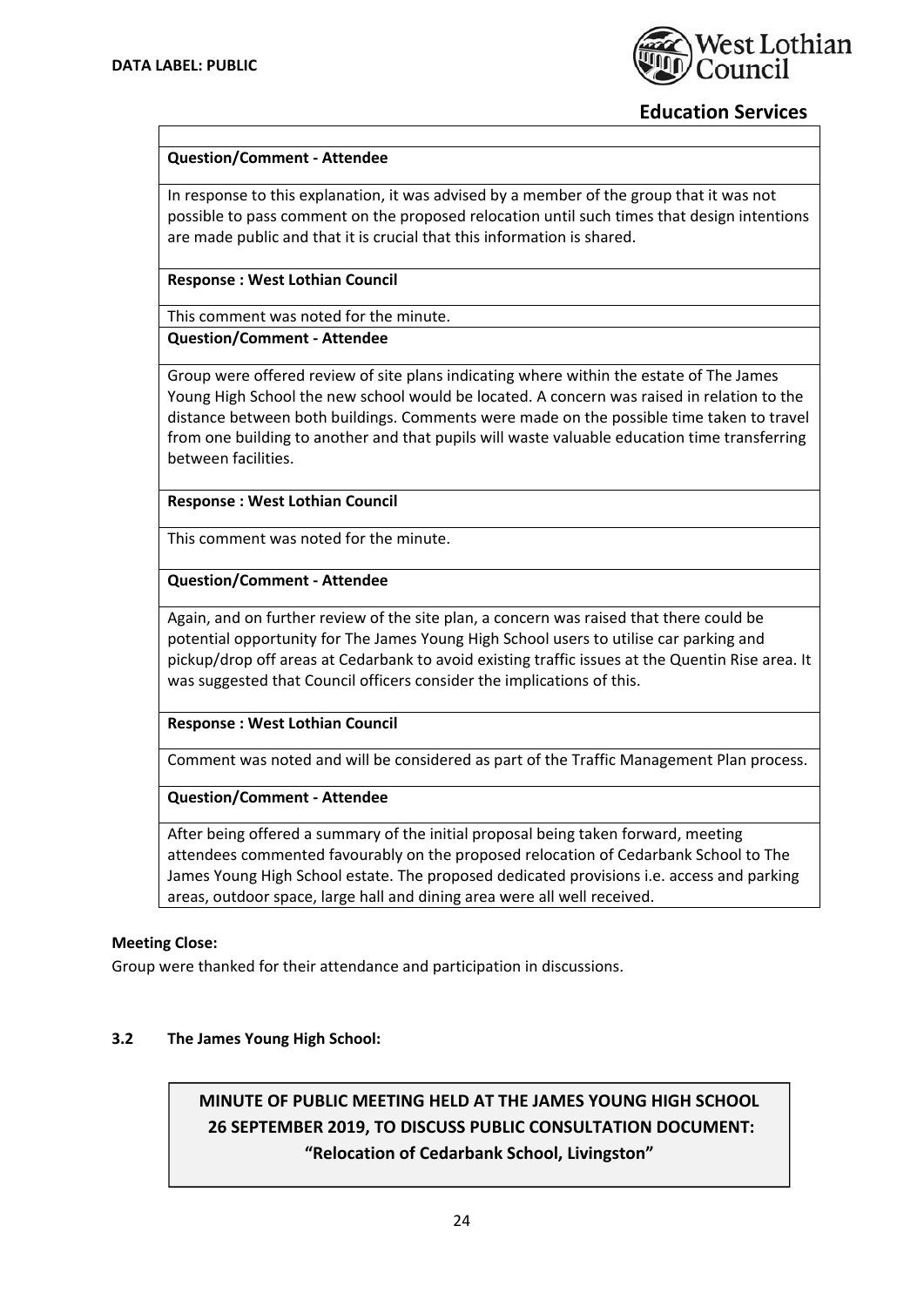

#### **In attendance from West Lothian Council:**

| <b>Councillor David Dodds</b> | <b>Executive Councillor for Education</b>          |
|-------------------------------|----------------------------------------------------|
| James Cameron                 | Head of Education (Learning, Policy and Resources) |
| Alison Raeburn                | Inclusion and Wellbeing Manager                    |
| <b>Catherine Campbell</b>     | Senior Education Development Officer               |
| Patricia Gallagher            | Head Teacher, The James Young High School          |
| Melanie Laurie                | <b>Education Project Officer</b>                   |

#### **Minute taker:**

Melanie Laurie Education Project Officer

#### **Meeting attendees (from sign in sheet):** 12 attendees

#### **Education Services Presentation:**

- **Introduction** James Cameron Head of Education (Learning, Policy and Resources) commenced presentation by introducing all West Lothian Council officers, delivering an overview of individual responsibilities held within the Authority and the specific obligations in relation to the proposal and project progression.
- **Aims of Consultation Meeting** ‐ James Cameron
	- o In accordance with the Schools (Consultation) (Scotland) Act 2010 public consultations are necessary when a local authority proposes to make a change to the school estate, in this case relocation of a school.
	- o It was advised that the statutory public meeting was an information sharing opportunity that offers explanation and reason behind the proposal.
	- o A key aim of the meeting is to capture the views of consultees and utilise the information throughout the research and development process.
- **Summary of Proposal** James Cameron
	- o It is proposed to relocate Cedarbank School to purpose built accommodation offering S1‐S6 education for pupils with a range of additional support needs related to learning difficulties and social communication needs.
	- o Cedarbank to be relocated to a proposed preferred site within the estate of The James Young High School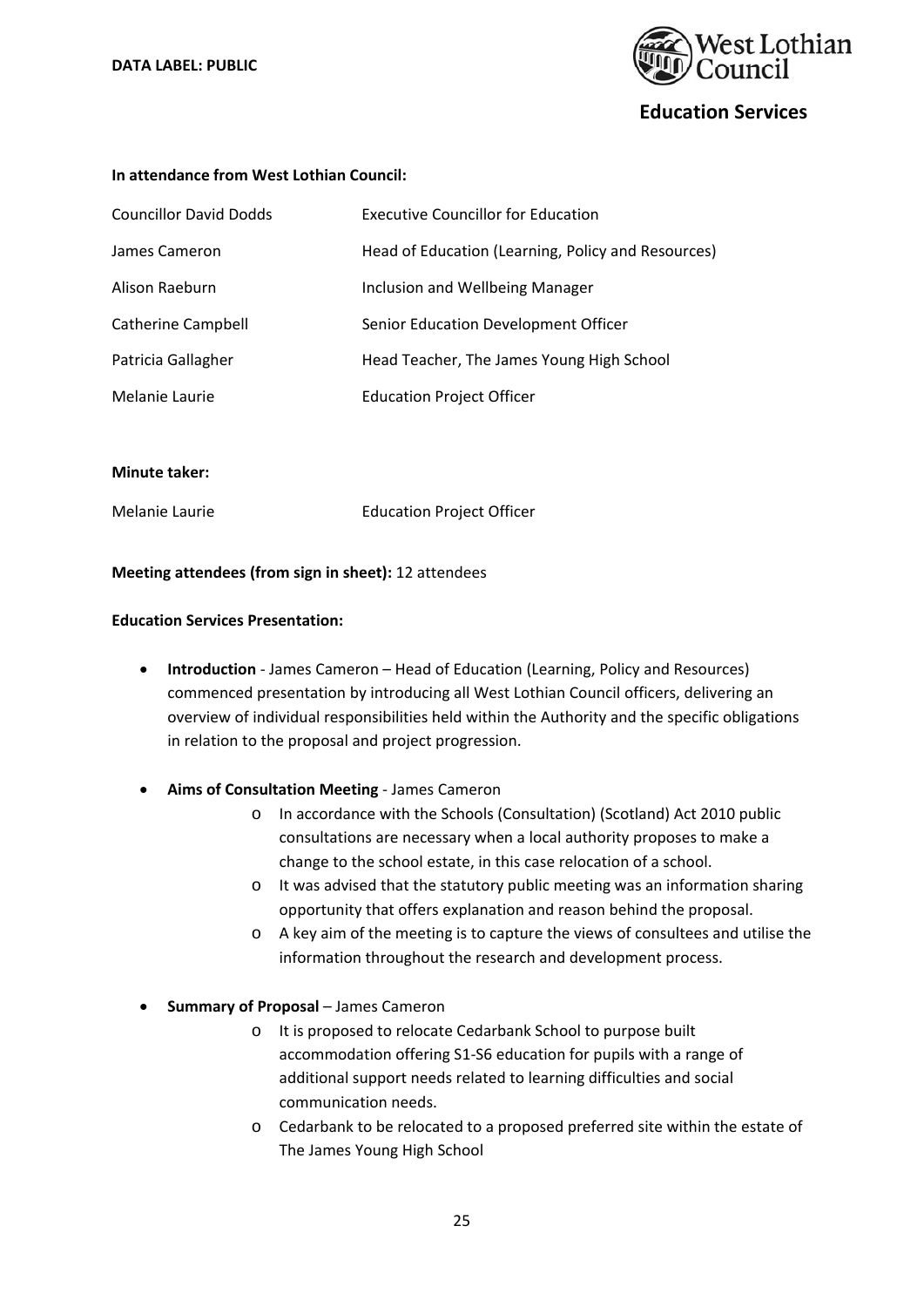

- o Both Cedarbank School and The James Young High School will maintain their identity and remain defined schools
- **Rationale for Change**  James Cameron

West Lothian Council undertook public consultation regarding Additional Support Needs (ASN) provision during 2013 to 2015.

The aim of this review was to:

- o Secure best value in the structure of school provisions
- o Determine feasible modification and relocation options
- o Inform decisions on future delivery

Outcome of Review:

- o Recognised need to consider options for relocation of Cedarbank school based on existing property asset performance and the identified requirement for delivery of a single S1‐S6 education establishment.
- **Reconfiguration and Extension** Catherine Campbell Senior Education Development **Officer** 
	- o Initial design intentions are for an 11 class base facility, 1x general purpose room, 3x practical class areas , 1x multi‐purpose hall and dining space
	- o Current design and planning intentions recognise the aspirations of the Education Services brief and that the proposed floor and ground plans are indicative at this stage.
	- o Building design will be future proof to allow for any possible expansion programme
	- o Delivery of new building scheduled for August 2022
- **Next Steps** Melanie Laurie Education Project Officer
	- o Collate and review feedback received from Statutory Consultation period
	- o November 2019 West Lothian Council submit report on findings of Statutory Consultation to Education Scotland for review
	- o On receipt of response from Education Scotland, West Lothian Council prepare and publish Final Consultation Paper – publication schedule December 2019
	- o January 2020 West Lothian Council Education Executive meet to review Final Consultation Paper and make final decision on proposal

#### **End of Education Service Presentation:**

#### **Discussion Opportunity ‐ Councillor Dodds opened the floor to comments and questions:**

#### **Question/Comment ‐ Attendee**

An attendee asked if the proposals had any impact on the football pitches at The James Young High School.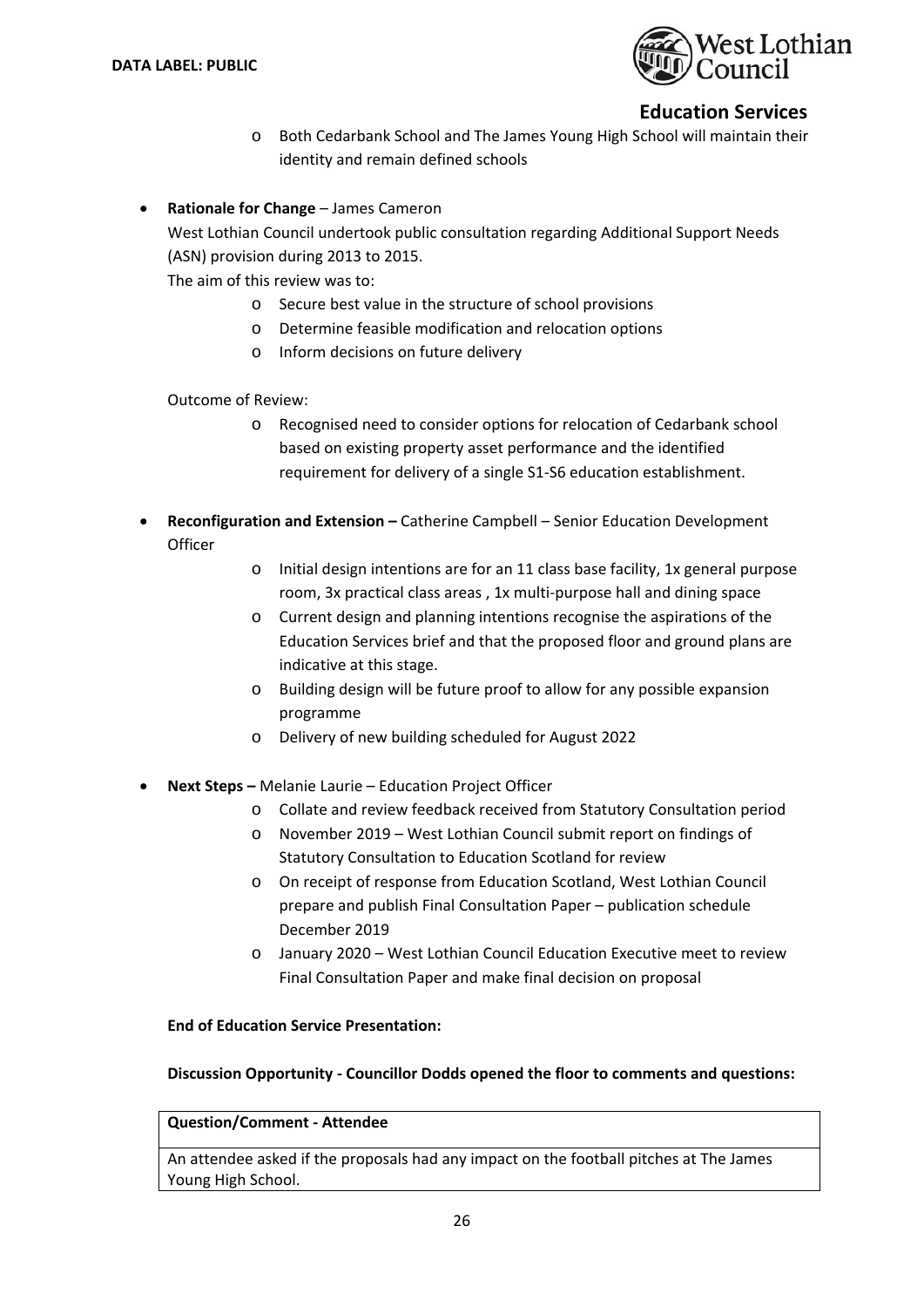

## **Response : West Lothian Council**

Officers advised that the proposed designated site at Quarry Park will not impact any of The James Young High School football pitches.

## **Question/Comment ‐ Attendee**

A meeting attendee asked for further information regarding the education provision proposed at Cedarbank Secondary School.

#### **Response : West Lothian Council**

Officers advised that the education brief consisted of eleven classrooms, three practical rooms, one general purpose space, a games hall, pupil changing facilities, administration offices, meeting rooms and landscaped outdoor teaching space. The building design was likely to be two storeys with a footprint of  $1730m^2$ .

**Question/Comment ‐ Attendee**

Clarification regarding the capacity of the new Cedarbank Secondary School was sought.

#### **Response : West Lothian Council**

The Head of Education explained that this was a like for like replacement with the current school roll of approximately 100 pupils. However, placing requests have to be met and the new school could accommodate up to 110 pupils with the proposed number of teaching spaces.

#### **Question/Comment ‐ Attendee**

In response, one attendee asked if the school design had the capacity to be extended if required in the future.

#### **Response : West Lothian Council**

Officers explained that the building design would be future proofed for any possible expansion programme.

**Question/Comment ‐ Attendee**

Further to this, an attendee asked for clarification with regard to dining in the new school and if any expansion would include hall and dining space.

#### **Response : West Lothian Council**

Officers explained that hall and dining space are always considered in expansion programmes and increased where required. Furthermore, the current proposal includes a receiving kitchen and dining space in the hall. It was explained that this solution is managed in many school across the Authority. However, architects are working on a solution to support some pupils where this space might not be appropriate. Including, opening up the Life Skills room and incorporating booths within the school.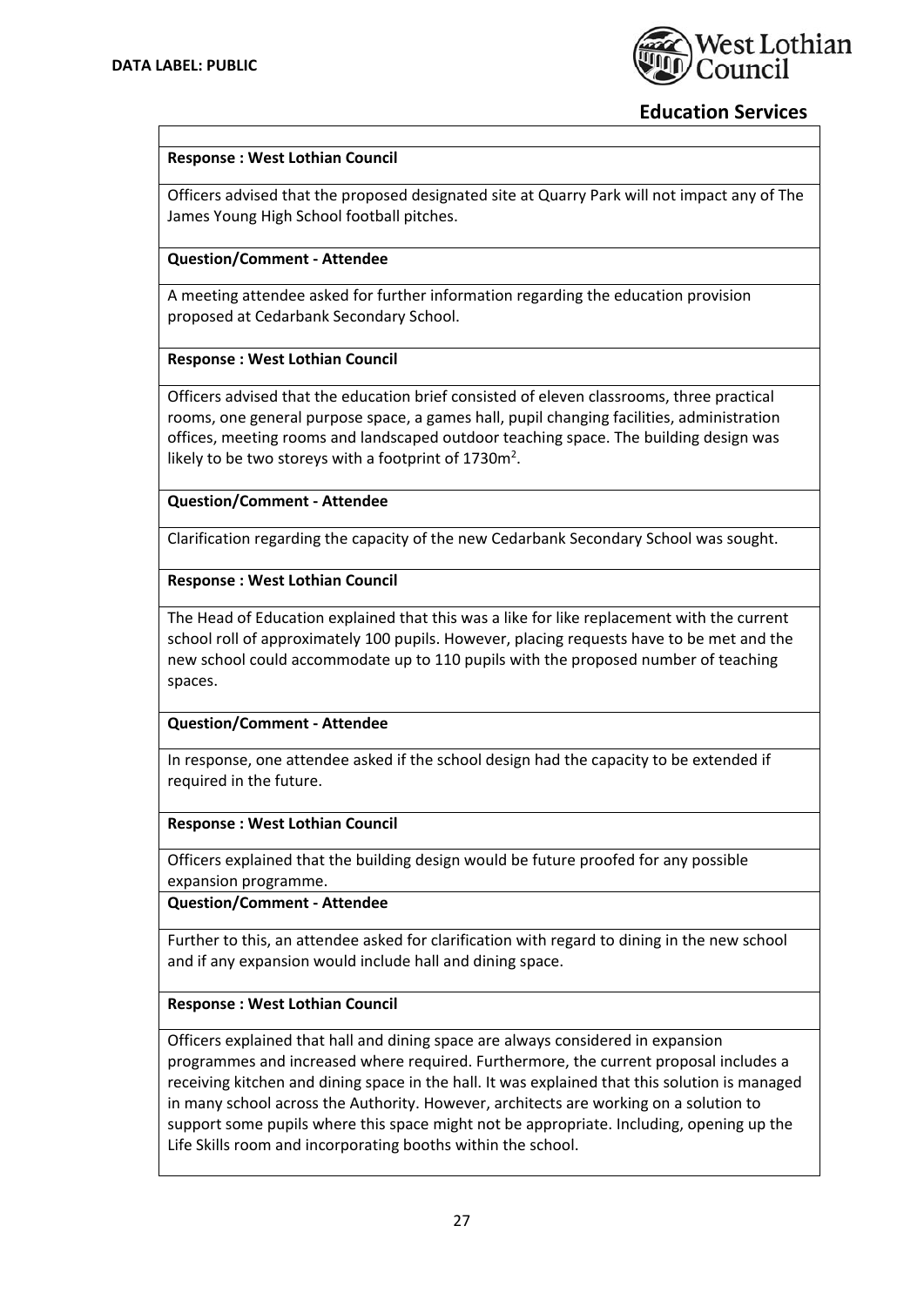

## **Question/Comment ‐ Attendee**

An attendee commented that the Parent Council of The James Young High School were very supportive of the proposals and felt it offered many opportunities to both Cedarbank Secondary School and James Young High School pupils.

# **Response : West Lothian Council**

Comment noted. The Head Teacher of The James Young High School responded by explaining that her team didn't foresee any issues with the proposals. Indeed she saw many opportunities for collaboration.

#### **Question/Comment ‐ Attendee**

This was followed up by a question regarding how Cedarbank School pupils might access the curriculum at The James Young High School.

**Response : West Lothian Council**

The Head Teacher further explained, though Cedarbank School would be self‐sufficient, if a young person at Cedarbank Secondary School wanted to access the curriculum at The James Young High School she would ensure that they had the same access of opportunity as any other pupil.

## **Question/Comment ‐ Attendee**

An attended asked if The James Young High School was over capacity.

#### **Response : West Lothian Council**

The Head Teacher indicated that The James Young High School was not over capacity and could cope with the small numbers of pupils from Cedarbank accessing their curriculum.

#### **Question/Comment ‐ Attendee**

Group discussions ensued in relation to curriculum opportunities and how many pupils currently at Cedarbank School benefit from access to specialist subjects and courses at Deans CHS and Armadale Academy.

# **Response : West Lothian Council**

Officers indicated that it was anticipated that this relationship would continue at The James Young High School.

#### **Question/Comment ‐ Attendee**

A group member asked whether there would be opportunities for The James Young High School pupils to go to Cedarbank School.

#### **Response : West Lothian Council**

Officers confirmed that there will be opportunities for pupils to work across both schools. This would be down to the schools to manage this.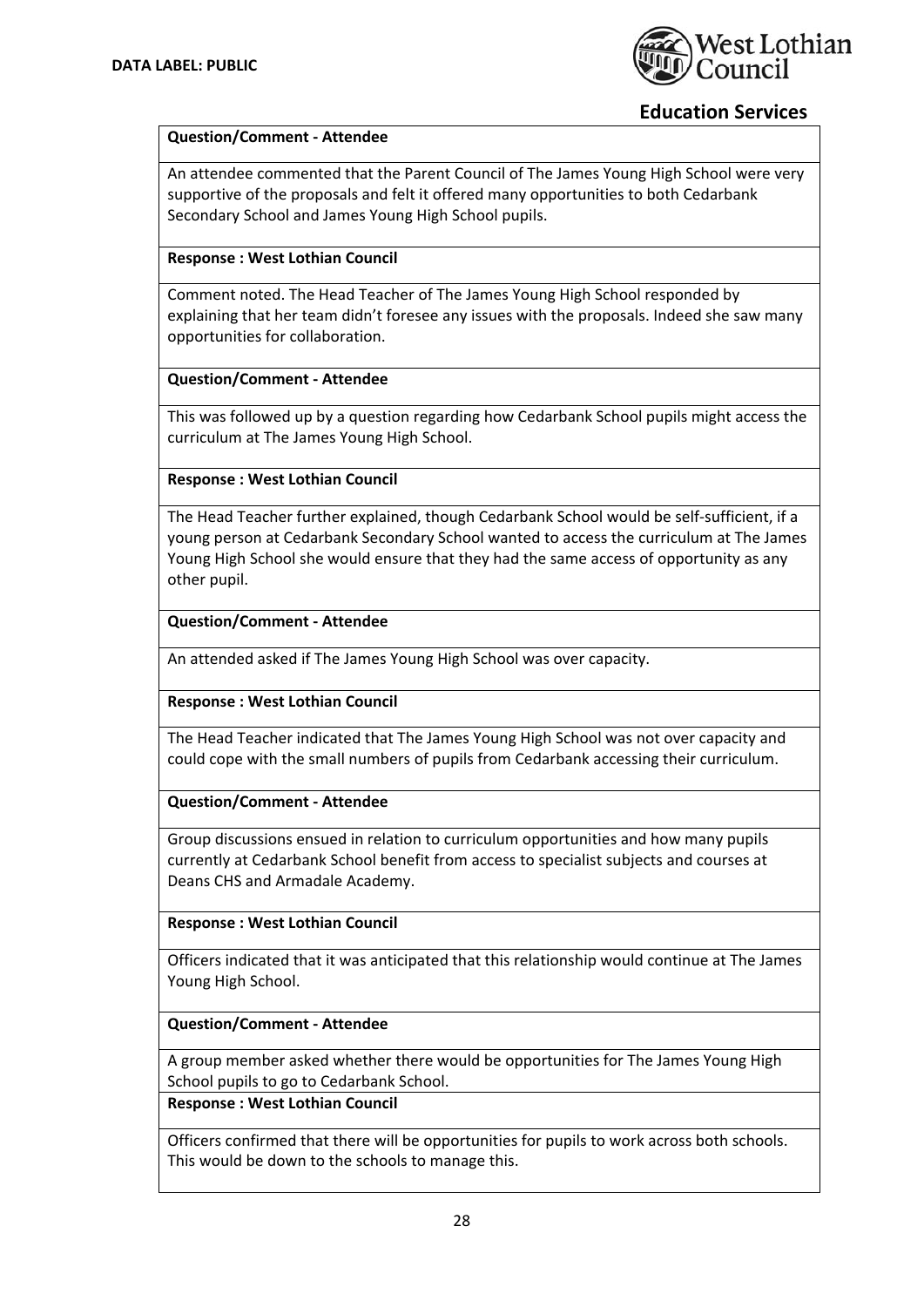

## **Question/Comment ‐ Attendee**

There were several questions regarding the school design and how this would help inform any decision making regarding this proposal.

### **Response : West Lothian Council**

Comments noted. Officers explained that they had been in touch with the school to organise staff, pupil and Parent Council meetings prior to the Statutory Consultation deadline of the 30<sup>th</sup> October to consult on new school layouts.

## **Question/Comment ‐ Attendee**

An attendee asked when the fist pupils would arrive at Cedarbank Secondary School.

## **Response : West Lothian Council**

The Head of Education explained that the initial proposed school opening date was August 2022. However, contractors have indicated that earlier occupancy may be possible. Pupils will have transition site visits to support them in their move.

## **Question/Comment ‐ Attendee**

A follow up question was asked regarding the opening of the new Pinewood School facility.

## **Response : West Lothian Council**

Officers advised that both projects were running concurrently and it was anticipated that both schools would open at the same time.

#### **Question/Comment ‐ Attendee**

A concern was raised regarding the construction noise and how this would be mitigated.

#### **Response : West Lothian Council**

Comment noted. Officers explained that the construction site at Quarry Park was some distance from the school and that the construction company had experience of working around the school day. The Head Teacher of The James Young High School reassured the attendee that construction at a nearer site on Quentin Rise could not be heard within the school building.

#### **Question/Comment ‐ Attendee**

A representative from The James Young Parent Council asked if there was anything that pupils from either school would lose out on with this new proposal.

#### **Response : West Lothian Council**

Question Welcomed. Officers indicated that the educational benefits of the proposal were positive for young people at both Cedarbank School and The James Young High School. These were outlined in the draft consultation paper and would be revised in the report to Education Scotland for consideration.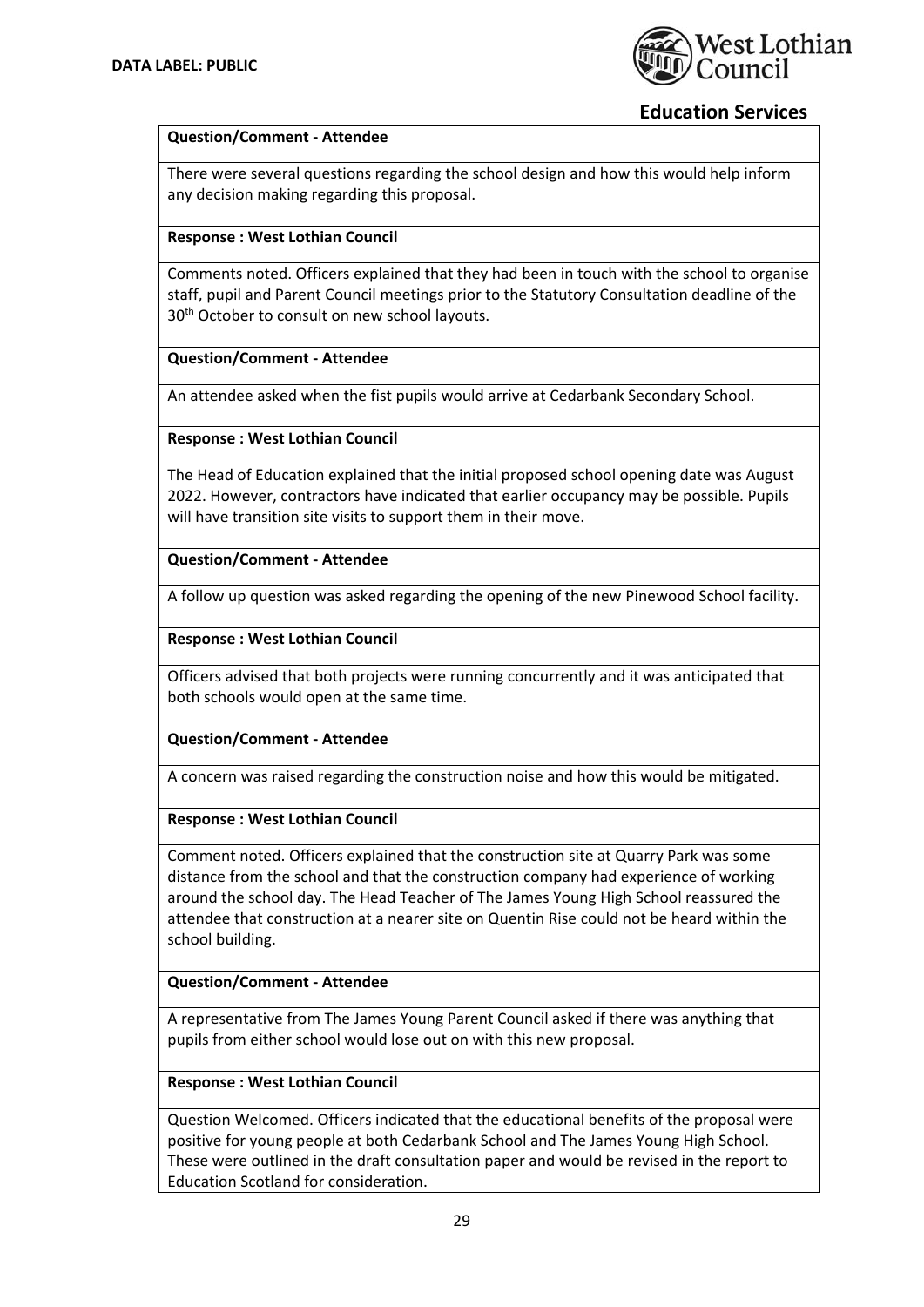

#### **Meeting Close:**

Group were thanked for their attendance and participation in discussions.

### **4. REPORT BY EDUCATION SCOTLAND**

Education Scotland has written a report on West Lothian Council's proposal to relocate Cedarbank School, Livingston as part of the Council's continuing commitment to ensure equitable, quality and sustainable provision for pupils with additional support needs.

Education Scotland agrees that this proposal has significant potential educational benefits for young people who currently attend Cedarbank School. They would have access to a more flexible, modern and integrated learning environment, with ready access to the curriculum opportunities and resources of The James Young High School. In preparing its final report, the council should address the issues raised by parents and staff relating to the specifications for the new school. In taking its proposal forward, an effective communication strategy and an action plan will be essential for the council to keep all stakeholders informed and engaged in this development. The council should include details of these in its final report.

The full Education Scotland report is attached as Appendix C.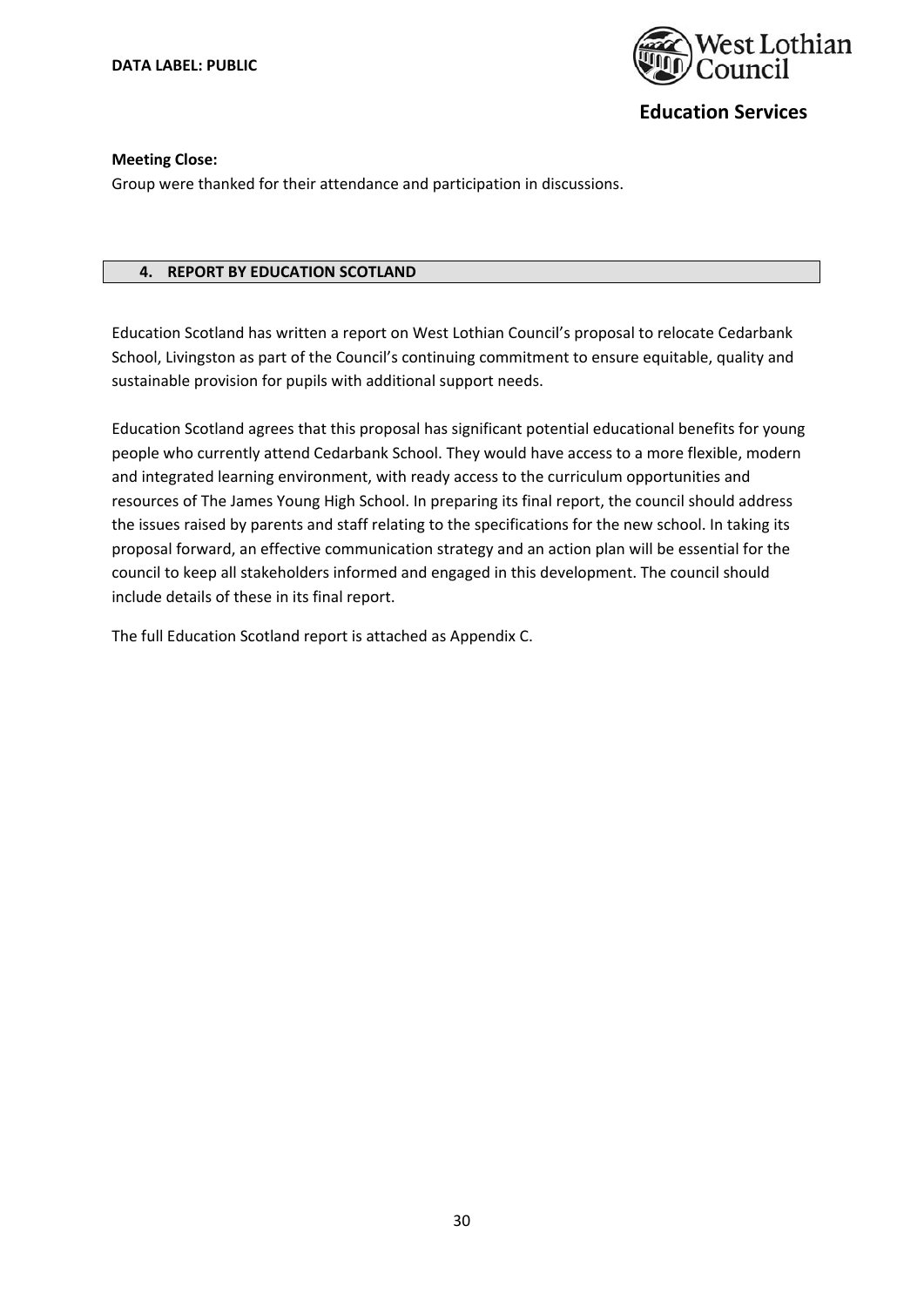# **Appendix A**

9 September 2019

Dear Consultee

#### **West Lothian Council Education Services**

## **Proposal to Relocate Cedarbank School, Livingston**

West Lothian Council's Education Executive at its meeting on 23 April 2019, authorised West Lothian Council's Education Services to commence statutory consultation on the proposal to relocate Cedarbank School, Livingston.

The consultation document outlining the proposal is available online from 9 September 2019 on the following webpage: www.westlothian.gov.uk/cedarbank‐relocation‐consultation

Hard copies of the consultation document are also available for uplift from the Civic Centre, Howden South Road, Livingston, EH54 6FF or can be requested in writing from:

Melanie Laurie, Project Officer, West Lothian Council Education Services, Civic Centre, Howden South Road, Livingston, EH54 6FF.

The consultation period is from Monday 9 September 2019 to Wednesday 30 October 2019.

Public meetings to discuss the consultation document will be held at:

- Cedarbank School on Wednesday 18 September 2019 at 6.30pm‐8.00pm.
- The James Young High School on Thursday 26 September at 6.30‐8.00pm.

You are also invited to submit your comments on the consultation in writing to Melanie Laurie at the above address or by e-mail to: Education.Consultation@westlothian.gov.uk

For written representations to be considered they must be received no later than 5pm on Wednesday 30 October 2019.

A decision on the proposal is planned to be made in January 2020 by the Council's Education Executive. This decision will be based on feedback received from all stakeholders through written responses and feedback from meetings and from feedback received from Education Scotland.

Yours sincerely

umes Canpoon



westlothian.gov.uk